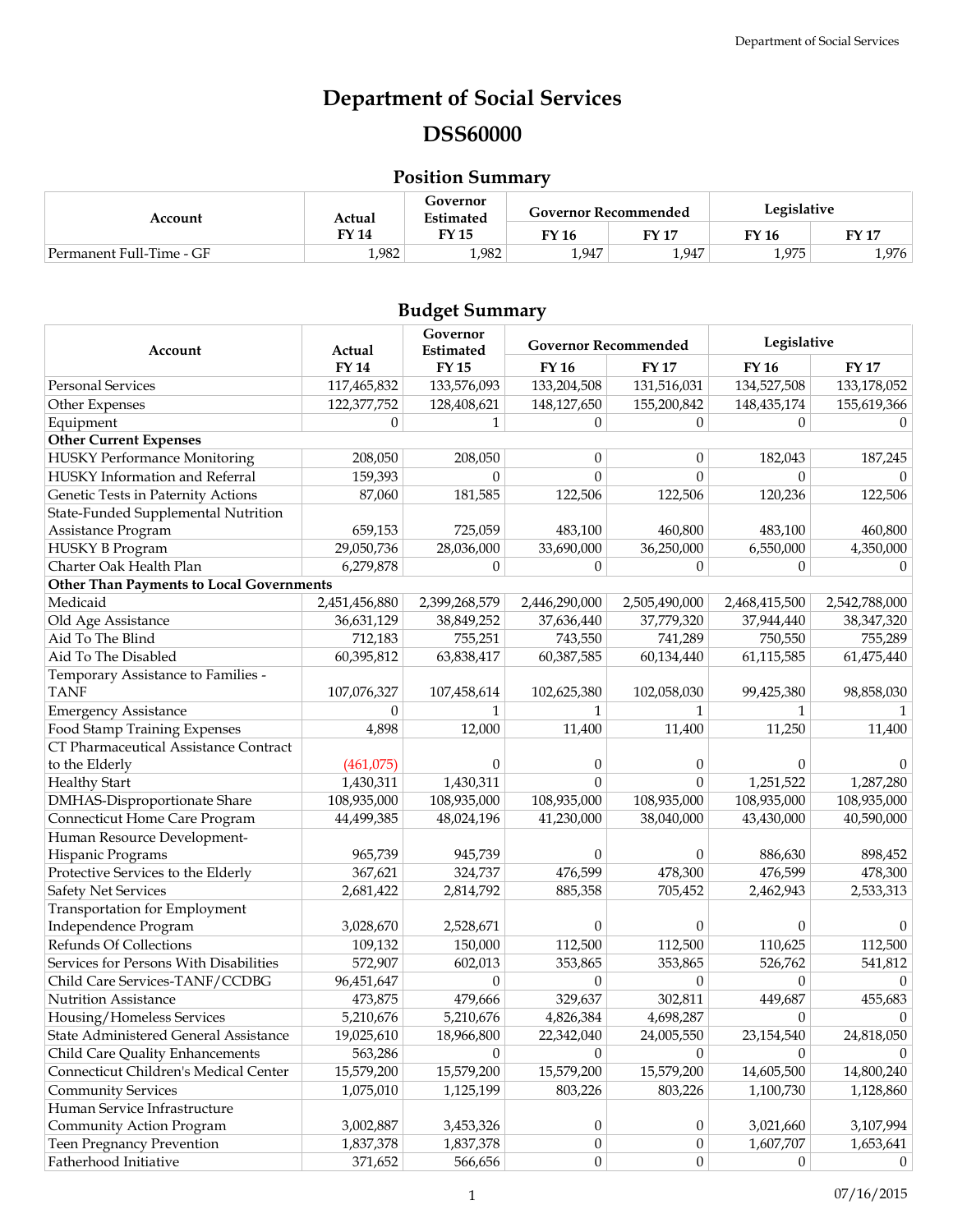| Account                                         | Actual         | Governor<br>Estimated | <b>Governor Recommended</b> |                  | Legislative   |               |
|-------------------------------------------------|----------------|-----------------------|-----------------------------|------------------|---------------|---------------|
|                                                 | FY 14          | <b>FY15</b>           | <b>FY 16</b>                | <b>FY 17</b>     | <b>FY 16</b>  | <b>FY 17</b>  |
| Family Programs - TANF                          | $\Omega$       | $\theta$              | $\Omega$                    | $\Omega$         | 541,600       | 415,166       |
| Domestic Violence Shelters                      | 0              | $\Omega$              | $\Omega$                    | $\boldsymbol{0}$ | 5,210,676     | 5,210,676     |
| <b>Other Than Payments to Local Governments</b> |                |                       |                             |                  |               |               |
| Human Resource Development-                     |                |                       |                             |                  |               |               |
| Hispanic Programs - Municipality                | 5,364          | 5,364                 | $\Omega$                    | $\Omega$         | 5,029         | 5,096         |
| Teen Pregnancy Prevention -                     |                |                       |                             |                  |               |               |
| Municipality                                    | 137,826        | 137,826               |                             | $\Omega$         | 120,598       | 124,044       |
| Community Services - Municipality               | 83,761         | 83,761                | 71,616                      | 71,616           | 78,526        | 79,573        |
| Nonfunctional - Change to Accruals              | (52, 833, 260) | 0                     | $\mathbf{0}$                | $\mathbf{0}$     | 0             |               |
| <b>Agency Total - General Fund</b>              | 3,185,679,108  | 3,114,518,834         | 3,159,267,545               | 3,223,850,466    | 3,165,937,101 | 3,243,329,129 |
|                                                 |                |                       |                             |                  |               |               |
| Family Programs - TANF                          | 0              | $\theta$              | $\Omega$                    | $\theta$         | 2,244,195     | 2,370,629     |
| <b>Agency Total - Special Transportation</b>    |                |                       |                             |                  |               |               |
| Fund                                            |                | 0                     | 0                           | $\mathbf{0}$     | 2,244,195     | 2,370,629     |
| <b>Total - Appropriated Funds</b>               | 3,185,679,108  | 3,114,518,834         | 3,159,267,545               | 3,223,850,466    | 3,168,181,296 | 3,245,699,758 |
|                                                 |                |                       |                             |                  |               |               |
| <b>Additional Funds Available</b>               |                |                       |                             |                  |               |               |
| Carry Forward Funding                           | 0              | 0                     | $\Omega$                    | $\Omega$         | $\Omega$      | 517,500       |
| Federal Funds                                   | 3,435,958,187  | 3,904,373,924         | 3,941,778,633               | 3,956,500,189    | 3,941,778,633 | 3,956,500,189 |
| Private Contributions & Other                   |                |                       |                             |                  |               |               |
| Restricted                                      | 20,545,121     | 9,443,067             | 5,298,418                   | 5,387,361        | 5,298,418     | 5,387,361     |
| <b>Agency Grand Total</b>                       | 6,642,182,415  | 7,028,335,825         | 7,106,344,596               | 7,185,738,016    | 7,115,258,347 | 7,208,104,808 |

| Account | Legislative |        |       |        | Difference from Governor Recommended |        |       |        |
|---------|-------------|--------|-------|--------|--------------------------------------|--------|-------|--------|
|         | TY 16       |        | EV 17 |        | FY 16                                |        | FY 17 |        |
|         | Pos.        | Amount | Pos.  | Amount | Pos.                                 | Amount | Pos.  | Amount |

# *Current Services*

# **Adjust Funding to Reflect Wage & Compensation Related Costs**

| Personal<br><b>pervices</b> | ⇁   | 2,951,415 |               | 1,457,938 |  |                |
|-----------------------------|-----|-----------|---------------|-----------|--|----------------|
| 'Total - General Fund       | – 1 | 2,951,415 | $\rightarrow$ | 1,457,938 |  | 0 <sup>1</sup> |

### **Governor**

Provide funding of \$2,951,415 in FY 16 and \$1,457,938 in FY 17, and reduce seven positions, to reflect current services wage-related adjustments such as annual increments, general wage increases, overtime, annualization, turnover, and other compensation-related adjustments. This also reflects the transfer of positions to the Department of Mental Health and Addiction Services for the central contracting unit.

### **Legislative**

Same as Governor

## **Adjust Operating Expenses to Reflect Current Requirements**

| Other<br>Expenses            | 22,900,448 |   | 35.095.211<br><b>JU/U/U/411</b> |  |  |
|------------------------------|------------|---|---------------------------------|--|--|
| Total<br><b>General Fund</b> | 22.900.448 | υ | 35.005.211<br>,,,,              |  |  |

#### **Governor**

Provide funding of \$22,900,448 in FY 16 and \$35,095,211 in FY 17 in Other Expenses to reflect FY 16 and FY 17 anticipated expenditure requirements. These costs include various reductions in contracts, increased costs for new leases and software licenses, and an adjustment to reflect anticipated FY 15 expenses, which is largely due to increases in DSS's share of expenses related to the Exchange.

### **Legislative**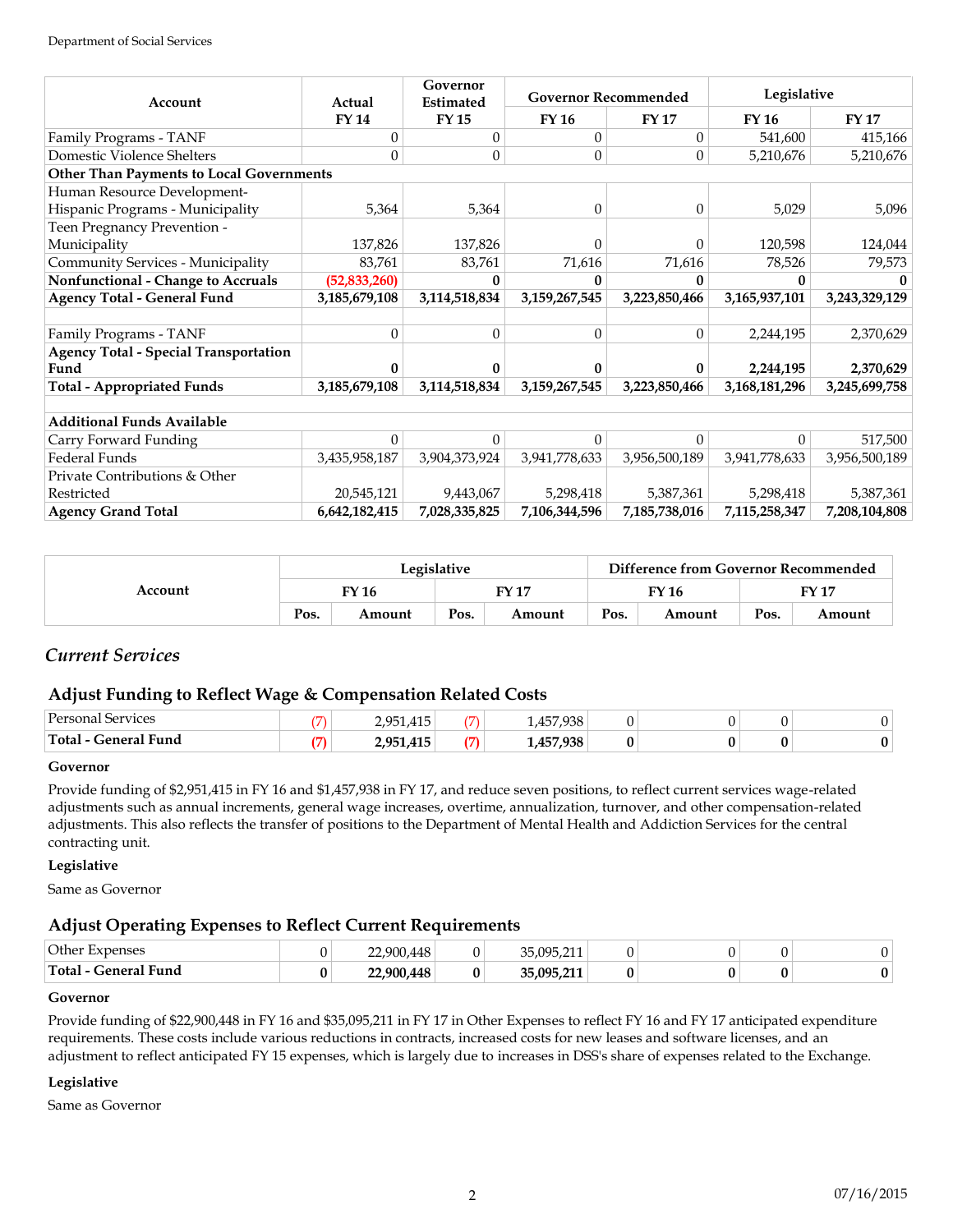|         | Legislative |        |      |              | Difference from Governor Recommended |        |      |              |  |
|---------|-------------|--------|------|--------------|--------------------------------------|--------|------|--------------|--|
| Account | FY 16       |        |      | <b>FY 17</b> |                                      | FY 16  |      | <b>FY 17</b> |  |
|         | Pos.        | Amount | Pos. | Amount       | Pos.                                 | Amount | Pos. | Amount       |  |

## **Reconcile Expenses between DSS and the Exchange**

| Other Expenses       | 97,368 |   |  |   |  |
|----------------------|--------|---|--|---|--|
| Total - General Fund | 97,368 | 0 |  | v |  |

#### **Governor**

Adjust funding by \$97,368 in FY 16 and \$2,445,166 in FY 17 to reflect the reconciliation of costs between DSS and the Exchange. Adjustments include the reduction of one-time expenses, as well as an increase in funding related to the revised attribution of expenses.

#### **Legislative**

Same as Governor

## **Apply Inflationary Increases**

| Other Expenses          | 503,296 |   | 220<br>156<br>1,190,926 |  |  |
|-------------------------|---------|---|-------------------------|--|--|
| Total -<br>General Fund | 503,296 | U | 1,156,328               |  |  |

#### **Background**

Applying inflationary factors to current year expenditures provides an estimate of the cost of continuing services into the next year.

#### **Governor**

Increase funding for Other Expenses by \$503,296 in FY 16 and an additional \$653,032 in FY 17 (for a cumulative total of \$1,156,328 in the second year) to reflect inflationary increases.

#### **Legislative**

Same as Governor

### **Medicaid Net Funding Re-Estimate**

| Medicaio                                   | ⌒      |  |   |   | . |  |
|--------------------------------------------|--------|--|---|---|---|--|
| Total-<br>$\sim$ $\sim$<br>General<br>Funa | Λ<br>v |  | Λ | " |   |  |

#### **Background**

In FY 14, the Medicaid account became established as a net rather than a gross appropriation.

#### **Legislative**

Reduce funding by \$67.6 million in FY 16 and \$54.2 million in FY 17 to accurately reflect the state's share of Medicaid expenditures.

### **Update Expenditure Estimates for Medicaid**

| Medicaid             | 101<br>50,311,421 |   | 66.686.421 |   | .180.000  |              | ,000  |
|----------------------|-------------------|---|------------|---|-----------|--------------|-------|
| Total - General Fund | 50,311,421        | 0 | 66.686.421 | 0 | 3.180.000 | $\mathbf{0}$ | 0.000 |

#### **Background**

DSS' Medicaid program provides remedial, preventive, and long-term medical care for income eligible aged, blind or disabled individuals, low income adults and families with children. Payment is made directly to health care providers, by the department, for services delivered to eligible individuals. The program complies with federal Medicaid law (Title XIX of the Social Security Act) and regulations. Prior to FY 13, Medicaid expenditures reflected both the state and federal share. Due to the net appropriation of the Medicaid account adopted in FY 14, Medicaid adjustments reflected below only represent the state's share.

#### **Governor**

Provide funding of \$50,311,421 in FY 16 and \$66,686,421 in FY 17 to reflect expenditure trends in the Medicaid program. This represents an increase of 2% in FY 16 and an additional 0.6% in FY 17.

#### **Legislative**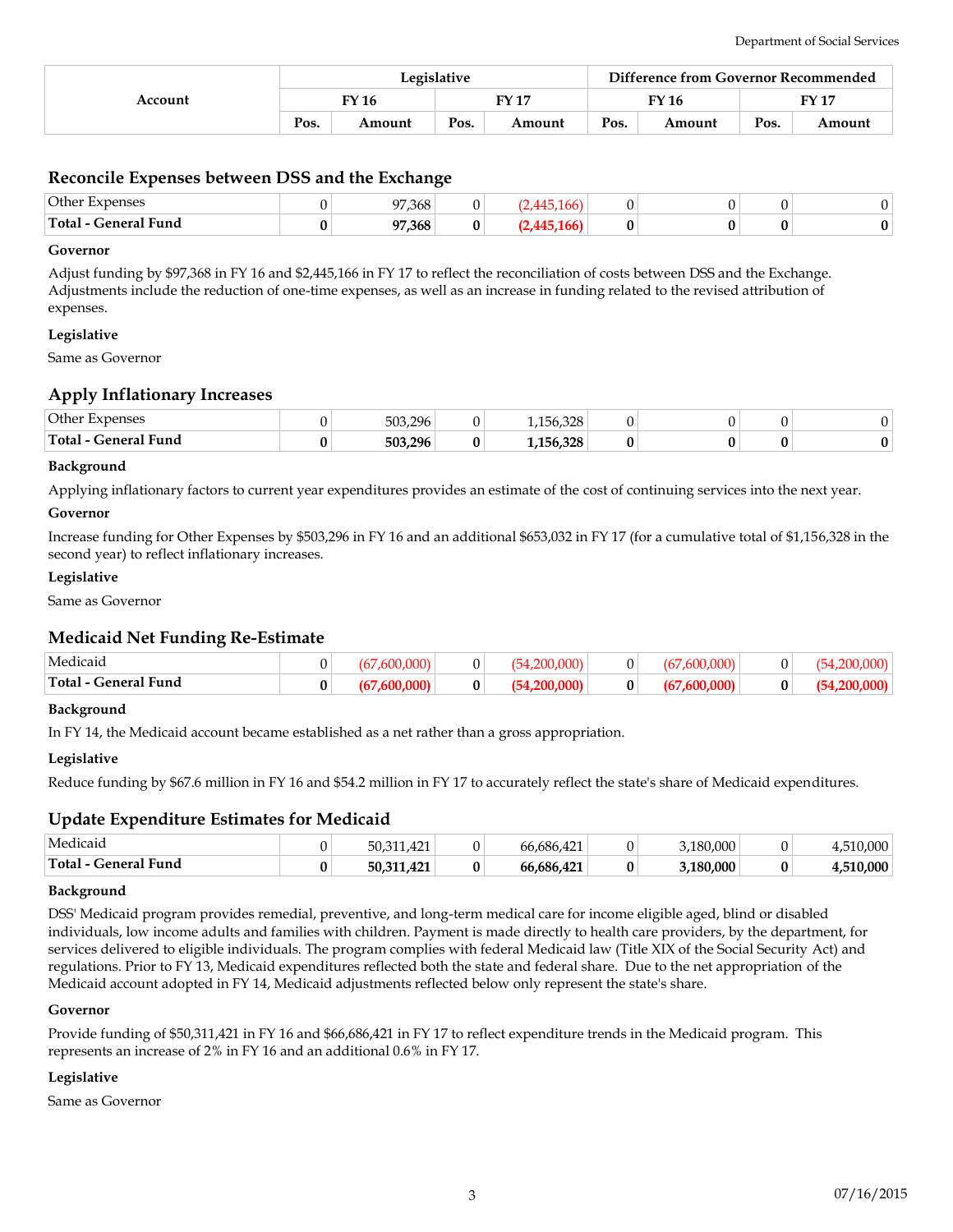| Account | Legislative  |        |       |        | Difference from Governor Recommended |        |              |        |
|---------|--------------|--------|-------|--------|--------------------------------------|--------|--------------|--------|
|         | <b>FY 16</b> |        | FY 17 |        | FY 16                                |        | <b>FY 17</b> |        |
|         | Pos.         | Amount | Pos.  | Amount | Pos.                                 | Amount | Pos.         | Amount |

# **Update Medicaid Caseload and Utilization Estimates**

| Medicaid                               | 77.060.000 |   | 530.000<br>$\Delta$ |  |   |  |
|----------------------------------------|------------|---|---------------------|--|---|--|
| Total-<br>$\mathbf{1}$<br>General Fund | 77.060.000 | 0 | $-530.000 +$<br>∣∽4 |  | 0 |  |

#### **Governor**

Provide funding of \$77,060,000 in FY 16 and \$154,530,000 in FY 17 to reflect Medicaid caseload and utilization trends. Total Medicaid enrollment in January 2015 was 723,769, which represents an 11% increase over the previous year.

#### **Legislative**

Same as Governor

## **Reflect Annualization of Autism Coverage**

| Medicaic                |   | 10.450.000 |   | 3,400,000<br>າາ |  |  |
|-------------------------|---|------------|---|-----------------|--|--|
| Total -<br>General Fund | ν | 10.450.000 | 0 | 23.400.000      |  |  |

#### **Background**

In July 2014, the federal Centers for Medicare and Medicaid Services (CMS) issued a bulletin indicating that state Medicaid programs must cover treatment for Autism Spectrum Disorder (ASD) for individuals under the age of 21. As a result, the department will be covering autism services that are medically necessary based on individualized comprehensive diagnostic evaluation behavior assessments and individualized plans of care.

#### **Governor**

Provide Medicaid funding of \$12,450,000 in FY 16 and \$24.4 million in FY 17 to reflect the annualization of costs for the new ASD coverage.

#### **Legislative**

Provide funding of \$10,450,000 in FY 16 and \$23.4 million in FY 17 to reflect the annualization of costs for the new ASD coverage.

# **Reflect Annualization of Savings - Pharmacy**

| Medicaio<br>.                                                                                                                                                                                                                                                                                                                                                                                                                                                                                                                              |  |   |  |  |  |
|--------------------------------------------------------------------------------------------------------------------------------------------------------------------------------------------------------------------------------------------------------------------------------------------------------------------------------------------------------------------------------------------------------------------------------------------------------------------------------------------------------------------------------------------|--|---|--|--|--|
| $^{\bullet}$ Fund<br>'Total<br>$\pm$ anar $\tau$<br>$\begin{array}{cccccccccccccc} \multicolumn{4}{c}{} & \multicolumn{4}{c}{} & \multicolumn{4}{c}{} & \multicolumn{4}{c}{} & \multicolumn{4}{c}{} & \multicolumn{4}{c}{} & \multicolumn{4}{c}{} & \multicolumn{4}{c}{} & \multicolumn{4}{c}{} & \multicolumn{4}{c}{} & \multicolumn{4}{c}{} & \multicolumn{4}{c}{} & \multicolumn{4}{c}{} & \multicolumn{4}{c}{} & \multicolumn{4}{c}{} & \multicolumn{4}{c}{} & \multicolumn{4}{c}{} & \multicolumn{4}{c}{} & \multicolumn{4}{c}{} & \$ |  | u |  |  |  |

#### **Background**

In response to the projected FY 15 Medicaid deficiency, DSS undertook several initiatives to lower Medicaid expenditures.

#### **Governor**

Reduce funding by \$4,740,000 in FY 16 and FY 17 to reflect the annualization of savings from implementing prior authorization and/or revising rebate agreements for certain high cost drugs, such as the Hepatitis C treatment, Sovaldi.

#### **Legislative**

Same as Governor

# **Reflect Annualization of Savings - Reimbursement Codes**

| . .<br>Medicaic        |  |  |  |  |
|------------------------|--|--|--|--|
| General Fund<br>Total- |  |  |  |  |

#### **Background**

In response to the projected FY 15 Medicaid deficiency, DSS undertook several initiatives to lower Medicaid expenditures.

#### **Governor**

Reduce funding by \$4,390,000 in FY 16 and \$4.6 million in FY 17 to reflect the annualization of savings from reimbursement changes for certain laboratory, x-ray and mammography screening codes.

#### **Legislative**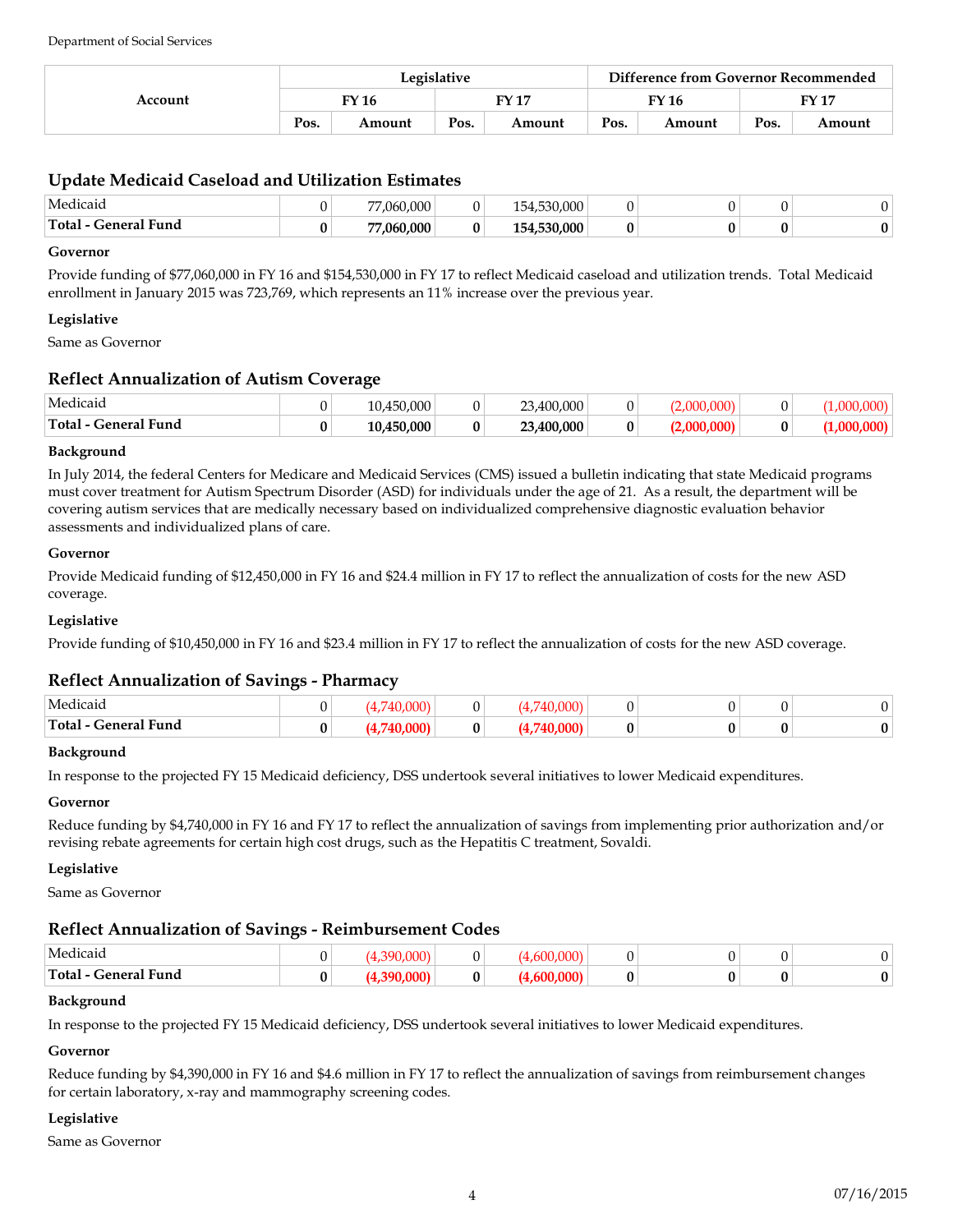|         | Legislative |        |      |        |      | Difference from Governor Recommended |      |        |  |
|---------|-------------|--------|------|--------|------|--------------------------------------|------|--------|--|
| Account | FY 16       |        |      | FV 17  |      | FY 16                                |      | FY 17  |  |
|         | Pos.        | Amount | Pos. | Amount | Pos. | Amount                               | Pos. | Amount |  |

# **Reflect Annualization of Savings - Radiology**

| Medicaio                    |  |  |  |  |
|-----------------------------|--|--|--|--|
| <b>Total - General Fund</b> |  |  |  |  |

#### **Background**

In response to the projected FY 15 Medicaid deficiency, DSS undertook several initiatives to lower Medicaid expenditures.

#### **Governor**

Reduce funding by \$3,730,000 in FY 16 and \$3,870,000 in FY 17 to reflect the annualization of savings from changing physician radiology rates. This represents a reduction in rates to 57.5% of the 2007 Medicare professional rate levels.

#### **Legislative**

Same as Governor

### **Reflect Annualization of Savings - Other**

| . .<br>Medicaio          | nno) |   | $\sim$ |  |  |
|--------------------------|------|---|--------|--|--|
| General Fund<br>'Total - | וממח | 0 | nnn    |  |  |

#### **Background**

In response to the projected FY 15 Medicaid deficiency, DSS undertook several initiatives to lower Medicaid expenditures.

#### **Governor**

Reduce funding by \$2,415,000 in FY 16 and \$2,685,000 in FY 17 to reflect the annualization of savings from other initiatives.

#### **Legislative**

Same as Governor

### **Reflect Annualization of Community First Choice**

| Medicaio             | $\sim$ $\sim$ $\sim$ |   | $\sim$ $\sim$ $\sim$ |  |  |
|----------------------|----------------------|---|----------------------|--|--|
| Total - General Fund |                      | 0 | ano:                 |  |  |

#### **Background**

The federal Affordable Care Act authorizes the Community First Choice Option, which offers states a 6% increase in federal reimbursement on personal care assistance (PCA) services if the program meets certain criteria. The state will provide coverage of selfdirected PCAs as a Medicaid state plan service for individuals at institutional level of care.

#### **Governor**

Reduce funding by \$750,000 in FY 16 and FY 17 to reflect the increased federal share from implementing the Community First Choice Option.

#### **Legislative**

Same as Governor

### **Restructure Hospital Related Revenue Diversion**

| Medicaio                                                                                                                                                                                                                                                                                                                                                                                                                                                                                                       |   |  | n o o |  |                |
|----------------------------------------------------------------------------------------------------------------------------------------------------------------------------------------------------------------------------------------------------------------------------------------------------------------------------------------------------------------------------------------------------------------------------------------------------------------------------------------------------------------|---|--|-------|--|----------------|
| Total - General Fund<br>$\begin{array}{cccccccccccccc} \multicolumn{4}{c}{} & \multicolumn{4}{c}{} & \multicolumn{4}{c}{} & \multicolumn{4}{c}{} & \multicolumn{4}{c}{} & \multicolumn{4}{c}{} & \multicolumn{4}{c}{} & \multicolumn{4}{c}{} & \multicolumn{4}{c}{} & \multicolumn{4}{c}{} & \multicolumn{4}{c}{} & \multicolumn{4}{c}{} & \multicolumn{4}{c}{} & \multicolumn{4}{c}{} & \multicolumn{4}{c}{} & \multicolumn{4}{c}{} & \multicolumn{4}{c}{} & \multicolumn{4}{c}{} & \multicolumn{4}{c}{} & \$ | ν |  |       |  | 0 <sup>1</sup> |

#### **Background**

The FY 14-15 biennial budget assumed that approximately \$80 million in supplemental hospital payments would be made (related to the partial distribution of the hospital tax receipts). While the majority of these payments would be reimbursed by the federal government at the normal 50% Medicaid cost share, a portion could be attributable to the Affordable Care Act Expansion population, and therefore eligible for 100% federal reimbursement. The FY 14-15 biennial budget assumed that the additional federal revenue from the portion that receives the 100% federal match would be redistributed to the hospitals.

These additional funds have yet to be distributed to the hospitals. The Governor's proposed FY 15 deficit mitigation plan assumes that these payments will not be made and the enhanced revenue will be available to offset other Medicaid expenses.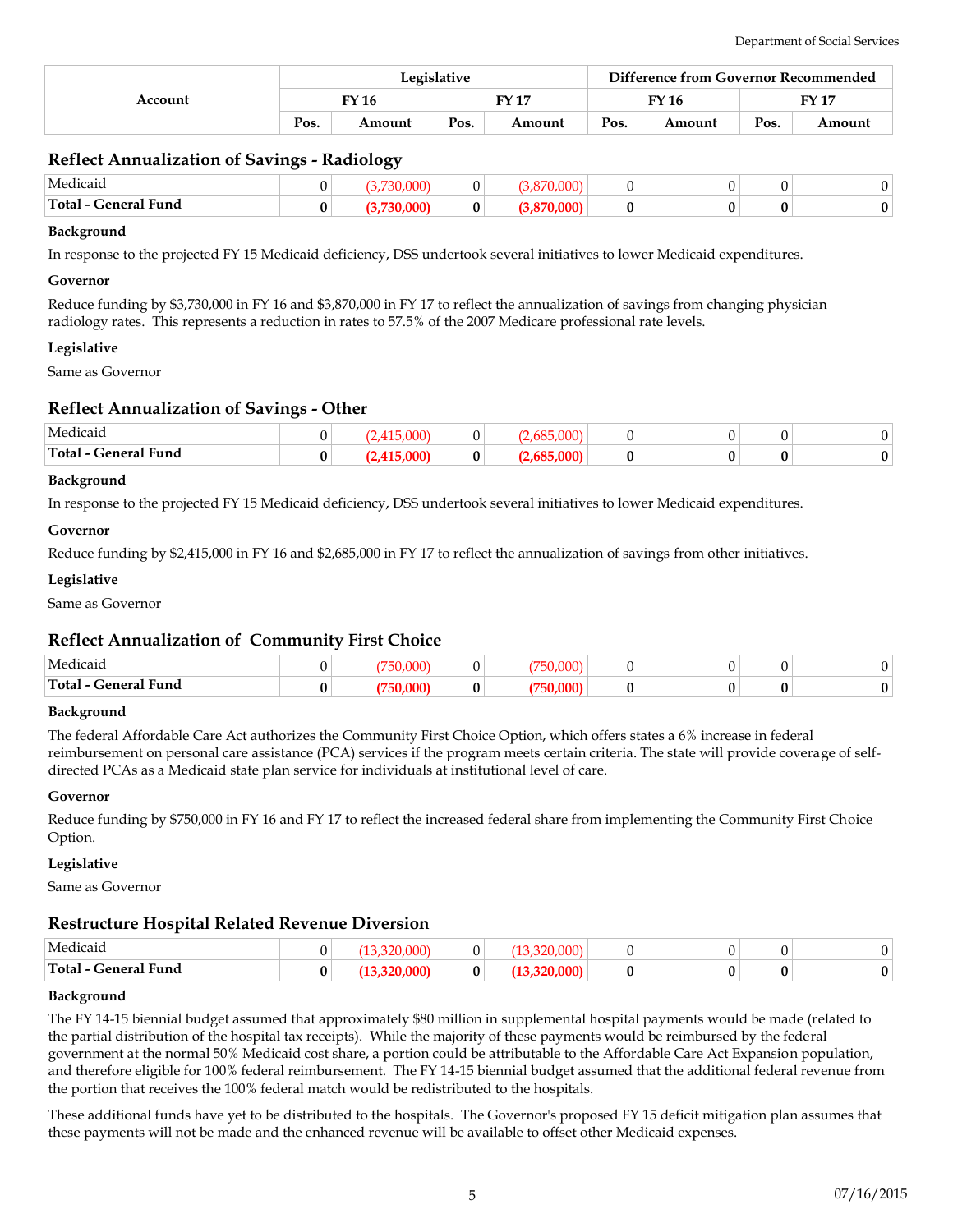| Account | Legislative |        |      |        |      | Difference from Governor Recommended |      |        |  |
|---------|-------------|--------|------|--------|------|--------------------------------------|------|--------|--|
|         | FY 16       |        |      | FY 17  |      | FY 16                                |      | FY 17  |  |
|         | Pos.        | Amount | Pos. | Amount | Pos. | Amount                               | Pos. | Amount |  |

# **Governor**

Reduce Medicaid funding by \$13,320,000 in FY 16 and FY 17. The additional federal revenue from the enhanced match on the Medicaid supplemental hospital payments related to the expansion population will be retained by the state and used to offset other Medicaid expenses.

# **Legislative**

Same as Governor

# **Reflect Adjustments for School Based Child Health**

| Medicaio                                        | ◠ | $\Omega$<br>,,,,,,, |   | 1.000<br>2.08C |  |  |
|-------------------------------------------------|---|---------------------|---|----------------|--|--|
| Tota.<br>$\sim$ $\sim$<br>. Fund<br>.enera<br>. | 0 | 000<br>ww           | 0 | 2.080.000      |  |  |

### **Background**

The Medicaid School Based Child Health (SBCH) Program enables participating school districts to seek federal Medicaid reimbursement for covered services provided to an eligible student pursuant to the student's Individualized Education Plan (IEP). Services include assessment, audiology, clinical diagnostic laboratory, medical, mental health, nursing, occupational therapy, physical therapy, respiratory care, speech/language, and optometric services. Administrative activities supporting such Medicaid health services are also eligible for reimbursement.

#### **Governor**

Provide funding of \$2,130,000 in FY 16 and \$2,080,000 in FY 17 to reflect expenditure requirements in the School Based Child Health Program.

#### **Legislative**

Same as Governor

# **Provide Funding for the Duals Demonstration**

| Medicaid              | 10,500,000 | $.000^+$<br>$\Omega$     |  |   |  |
|-----------------------|------------|--------------------------|--|---|--|
| Total<br>General Fund | 10.500.000 | $5.000.000^\circ$<br>1 E |  | v |  |

#### **Background**

The Duals Demonstration is a proposal the Department of Social Services submitted to the federal Centers for Medicare and Medicaid Services (CMS) in 2012 to provide integrated care for individuals who are enrolled in both Medicaid and Medicare in an effort to improve quality of care, care management, and cost of care.

### **Governor**

Provide funding of \$10.5 million in FY 16 and \$15 million in FY 17 for the Duals Demonstration. Please note, this funding is eliminated in a subsequent policy revision.

### **Legislative**

Same as Governor

# **Provide Funding for Rate Increases for Long Term Care**

| Medicaid                   | 40.000<br>940 |   | $\Omega$<br>J.UUU |  |   |  |
|----------------------------|---------------|---|-------------------|--|---|--|
| Total -<br>Fund<br>General | .940.000      | 0 | $0.000^+$<br>1 C  |  | v |  |

#### **Governor**

Provide funding of \$7,940,000 in FY 16 and \$19,970,000 in FY 17 for statutory rate increases for long term care facilities. Please note, \$6,940,000 in FY 16 and \$17,940,000 in FY 17 is eliminated in a subsequent policy revision. The remaining funding of \$1 million in FY 16 and \$2 million in FY 17, provides fair rent increase for long term care facilities.

### **Legislative**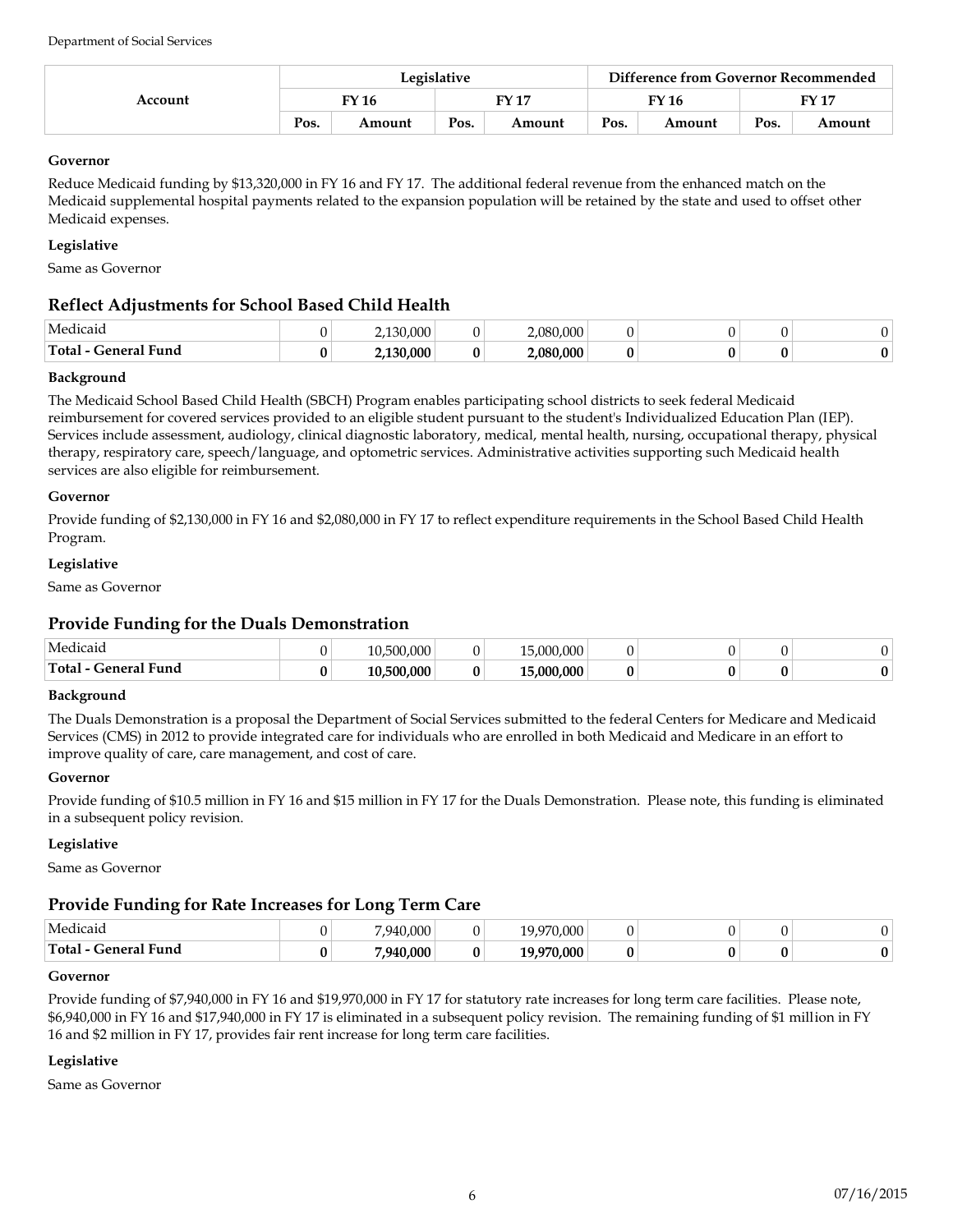|         | Legislative |        |                        |        | Difference from Governor Recommended |        |      |        |
|---------|-------------|--------|------------------------|--------|--------------------------------------|--------|------|--------|
| Account |             | FY 16  | $\Gamma$ Y 17<br>FY 16 |        |                                      | EV 17  |      |        |
|         | Pos.        | Amount | Pos.                   | Amount | Pos.                                 | Amount | Pos. | Amount |

# **Provide Funding for the New ABI Waiver II**

| Medicaid                 |   | .790.000<br>L , / |   | 10.000<br>.<br>- 11-    |  |  |
|--------------------------|---|-------------------|---|-------------------------|--|--|
| Total-<br>- General Fund | v | .790.000<br>--    | 0 | 2.210.000<br>$f = f(x)$ |  |  |

#### **Governor**

Provide funding of \$1,790,000 in FY 16 and \$2,210,000 in FY 17 to reflect the transfer of funding from the Department of Mental Health and Addiction Services (DMHAS) to support the new Acquired Brain Injury Waiver (ABI Waiver II).

#### **Legislative**

Same as Governor

## **Update Expenditure Estimates for Money Follows the Person**

| Other Expenses       | 2,257,987   |   | (2, 126, 024) |  |   |
|----------------------|-------------|---|---------------|--|---|
| Medicaid             | 3,610,000   |   | (9,130,000)   |  |   |
| Total - General Fund | (5,867,987) | 0 | (11,256,024)  |  | 0 |

#### **Governor**

Reduce funding by \$5,867,987 in FY 16 and \$11,256,024 in FY 17 to reflect current services requirements for the Money Follows the Person (MFP) program.

#### **Legislative**

Same as Governor

# **Update Expenditure Estimates for HUSKY B**

| <b>HUSKY B</b><br>rogram      | .654.000<br>654 | .000.           |  |   |  |
|-------------------------------|-----------------|-----------------|--|---|--|
| Total-<br><b>General Fund</b> | .654.000        | .214.000<br>,,, |  | v |  |

#### **Background**

The HUSKY B Program provides health coverage for children of families with incomes in excess of 201% of the Federal Poverty Level (FPL). Children of families with incomes up to 323% FPL receive premium subsidies from the state. HUSKY program expenditures typically receive 65% federal reimbursement. As of October 1, 2015, the reimbursement rate will increase to 88%.

#### **Governor**

Provide funding of \$5,654,000 in FY 16 and \$8,214,000 in FY 17 to reflect anticipated requirements for HUSKY B. This supports average caseload growth of 4.4% in FY 16 and 4.1% in FY 17.

#### **Legislative**

Same as Governor

### **Update Expenditure Estimates for Temporary Family Assistance**

| <sup>1</sup> Temporary Assistance to Families -<br><b>TANF</b> |   |   | 0 |  | ,∠UU,UUU |
|----------------------------------------------------------------|---|---|---|--|----------|
| Total - General Fund                                           | 0 | 0 |   |  |          |

#### **Background**

The Temporary Family Assistance (TFA) program provides cash assistance to eligible low-income families. The TFA program limits assistance to 21 months for non-exempt cases, with possible six month extensions for good cause. Individuals in the TFA program are usually eligible for health care services provided under the state's Medicaid program. The average monthly caseload under this (and its predecessor) program has declined from over 60,000 families in FY 95 to approximately 15,948 families at the end of the calendar year 2014.

#### **Governor**

Reduce funding by \$4,833,231 in FY 16 and \$5,400,583 in FY 17 to reflect anticipated expenditure requirements in the TFA program.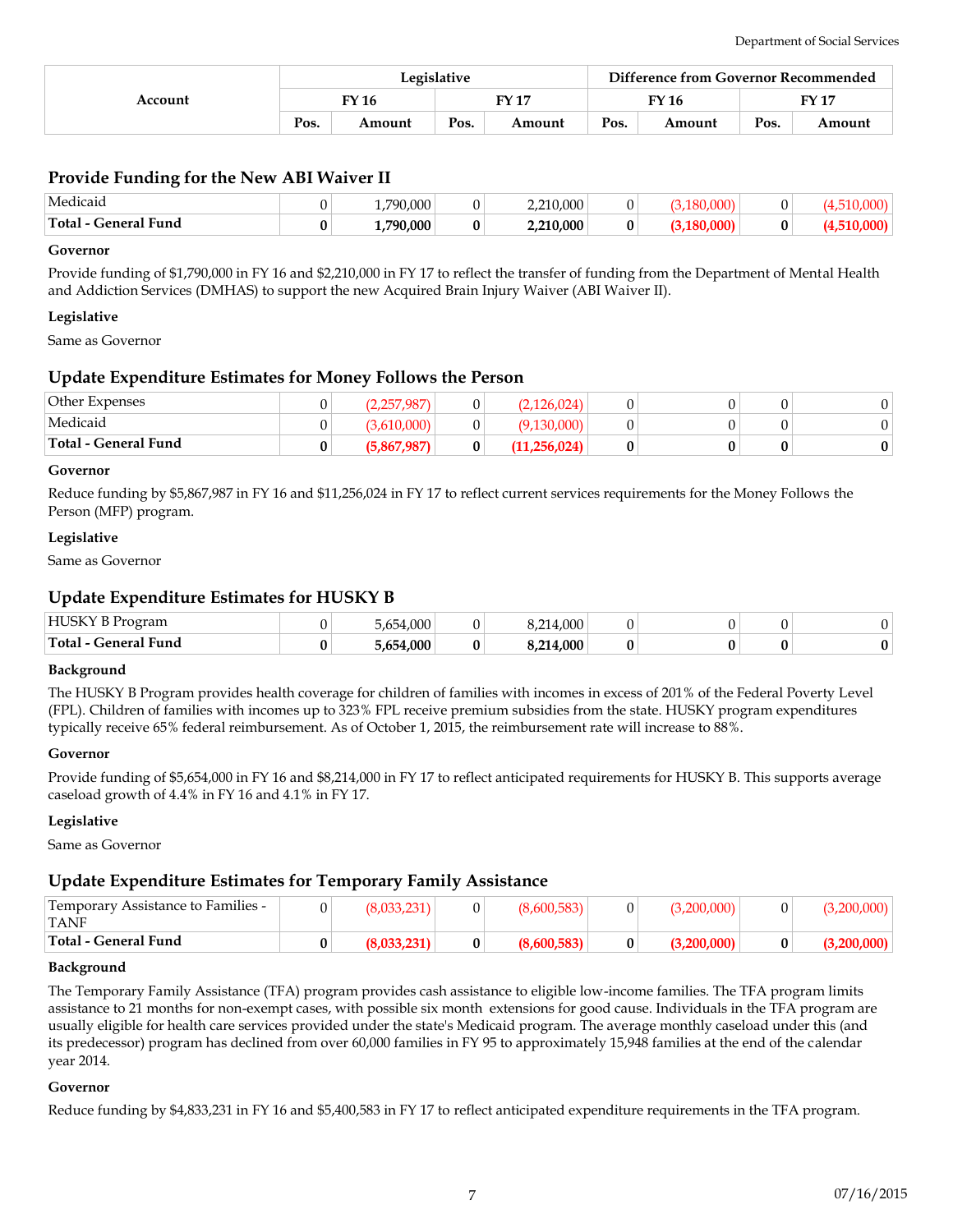| Account | Legislative |        |       |        |       | Difference from Governor Recommended |       |        |  |
|---------|-------------|--------|-------|--------|-------|--------------------------------------|-------|--------|--|
|         | FY 16       |        | FY 17 |        | FY 16 |                                      | FY 17 |        |  |
|         | Pos.        | Amount | Pos.  | Amount | Pos.  | Amount                               | Pos.  | Amount |  |

Reduce funding by \$8,033,231 in FY 16 and \$8,600,583 in FY 17 to reflect anticipated expenditure requirements in the TFA program. A portion of the savings generated under the TFA account through this reduced caseload will be reinvested in Temporary Assistance to Needy Families (TANF) related programming under the new Family Programs - TANF account in DSS as well as in the Department of Labor.

# **Update Expenditure Estimates Home & Community Based Services**

| Connecticut Home Care Program |   |  |  |  |  |
|-------------------------------|---|--|--|--|--|
| Total - \<br>General Fund     | v |  |  |  |  |

## **Background**

The Connecticut Home Care Program for the Elders (CHCPE) assists the frail elderly in avoiding unnecessary or premature nursing home care by making available a variety of community-based services. The services covered include home-health aides, visiting nurses, homemaker aides, adult day care, personal assistance, and meals on wheels. The home care program is funded from two separate accounts: the Medicaid account, which is matched by federal funds; and the Connecticut Home Care account, which is funded solely by the state. The funds used to cover services depend upon client eligibility. Medicaid also provides additional home health services outside of CHCPE.

### **Governor**

Reduce funding by \$2,474,196 in FY 16 and \$1,664,196 in FY 17 to reflect anticipated expenditure requirements. This represents 2% growth in each year.

## **Legislative**

Same as Governor

# **Update Expenditure Estimates for SAGA**

| Total - General Fund       | 5,075,245 | 6,738,746 |  | Λ |
|----------------------------|-----------|-----------|--|---|
| Assistance                 |           |           |  |   |
| State Administered General | 5,075,245 | 6,738,746 |  |   |

### **Background**

The State Administered General Assistance (SAGA) program provides limited cash assistance to individuals who are unable to work for medical or other prescribed reasons. Enrollees can receive up to \$219 monthly.

### **Governor**

Provide funding of \$5,075,245 in FY 16 and \$6,738,746 in FY 17 to reflect anticipated expenditure requirements. As of December 2014, caseload totaled 6,409 cases.

# **Legislative**

Same as Governor

# **Update Expenditure Estimates for Supplemental Assistance**

| Old Age Assistance     | (904.811)   |   | (501, 928)  |  |  |
|------------------------|-------------|---|-------------|--|--|
| 'Aid To The Blind      | (4,700)     |   | 46          |  |  |
| Aid To The Disabled    | (2.722.828) |   | (2,362,981) |  |  |
| ' Total - General Fund | (3,632,339) | 0 | (2,864,863) |  |  |

### **Background**

Supplemental Assistance consists of Old Age Assistance, Aid to the Blind and Aid to the Disabled. These programs provide monthly financial assistance to low-income individuals. The supplemental assistance programs are entirely state funded, but operate under both state and federal guidelines. In order to receive benefits, an individual must have another source of income to supplement, such as the federal Social Security, Supplemental Security Income, or Veteran's Benefits. All recipients are automatically eligible for health care benefits under the state Medicaid program.

### **Governor**

Reduce funding by \$3,632,339 in FY 16 and \$2,864,863 in FY 17 to reflect updated caseload estimates. As of December 2014, caseload totaled 15,421 individuals.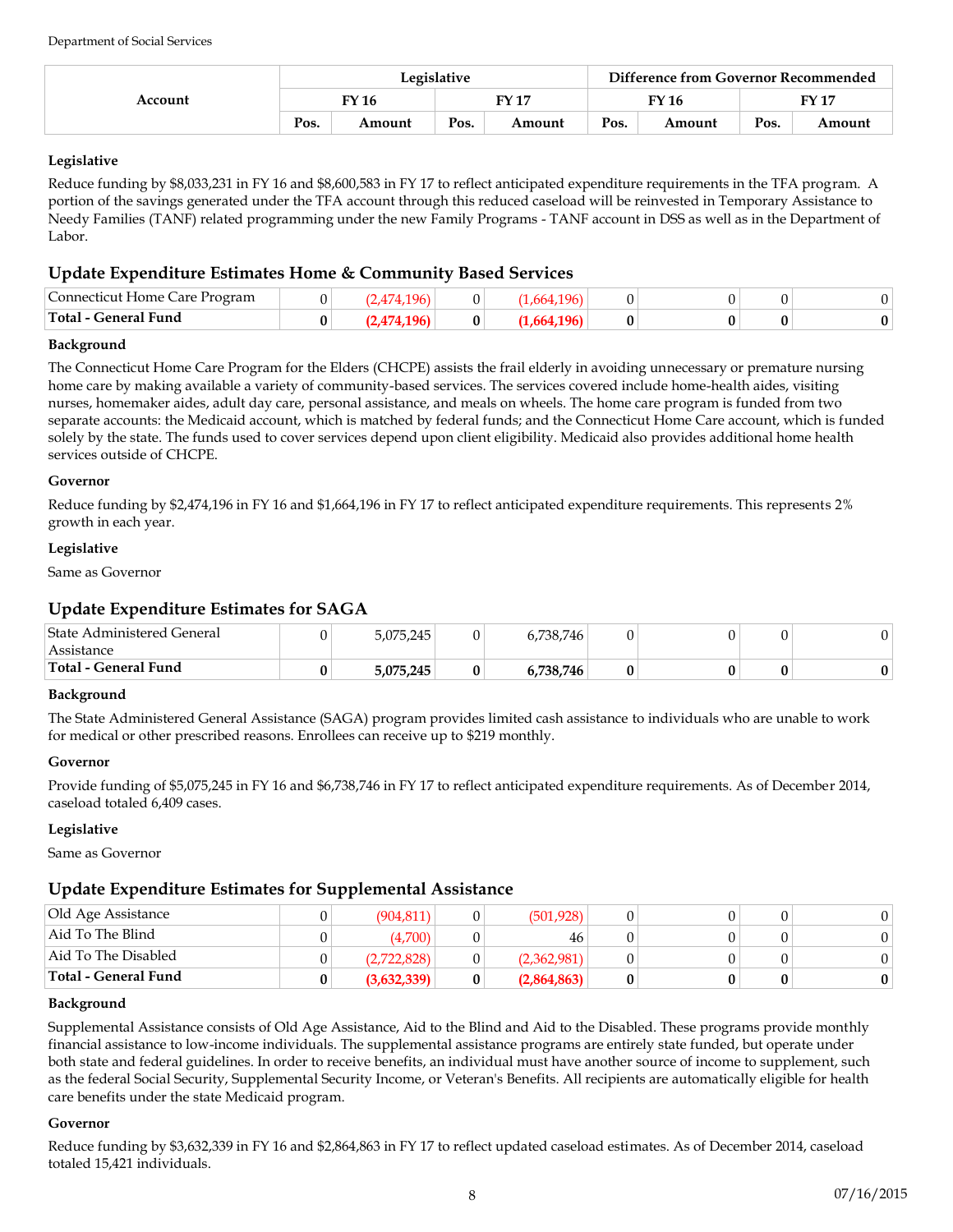| Account | Legislative |        |      |        | Difference from Governor Recommended |        |       |        |
|---------|-------------|--------|------|--------|--------------------------------------|--------|-------|--------|
|         |             | FY 16  |      | EV17   | <b>FY 16</b>                         |        | FY 17 |        |
|         | Pos.        | Amount | Pos. | Amount | Pos.                                 | Amount | Pos.  | Amount |

Same as Governor

# **Reflect Required Rate Increases**

| Total - General Fund | 2,425,057 | 5,142,653 |  |  |
|----------------------|-----------|-----------|--|--|
| Aid To The Disabled  | 1,580,395 | 3,348,092 |  |  |
| Aid To The Blind     | 20.859    | 44.056    |  |  |
| Old Age Assistance   | 823.803   | 1,750,505 |  |  |

### **Governor**

Provide funding of \$2,425,057 in FY 16 and \$5,142,653 in FY 17 to reflect statutory rate increases for the Aged, Blind, and Disabled. Please note, these increases are removed in a subsequent policy adjustment.

#### **Legislative**

Same as Governor

# **Provide Funding for Cost of Living Adjustments**

| 280,000<br>341,955 | 0       | 280,000<br>702.454 |  | 0<br>$\Omega$ |
|--------------------|---------|--------------------|--|---------------|
|                    |         |                    |  |               |
|                    |         |                    |  |               |
| 1,744,617          | 0       | 3,291,969          |  | $\Omega$      |
| 247,651            |         | 476,842            |  | $\Omega$      |
| 830                |         | 1,646              |  | 0             |
|                    | 0       | 218,171            |  |               |
|                    | 111,756 |                    |  |               |

# **Governor**

Provide funding of \$2,726,809 in FY 16 and \$4,971,082 in FY 17 to reflect Cost of Living Adjustments (COLA) for various programs.

#### **Legislative**

Same as Governor

# **Update Expenditure Estimates for Various Programs**

| Genetic Tests in Paternity Actions | (50,000)  |   | (50,000)   |  |   |  |
|------------------------------------|-----------|---|------------|--|---|--|
| State-Funded Supplemental          | (241,959) | 0 | (264, 259) |  | 0 |  |
| Nutrition Assistance Program       |           |   |            |  |   |  |
| Protective Services to the Elderly | 151,862   |   | 153.563    |  |   |  |
| Refunds Of Collections             | (30,000)  |   | (30,000)   |  |   |  |
| Total - General Fund               | (170,097) |   | (190,696)  |  |   |  |

#### **Governor**

Reduce funding by \$170,097 in FY 16 and \$190,696 in FY 17 to meet the anticipated needs under various programs.

#### **Legislative**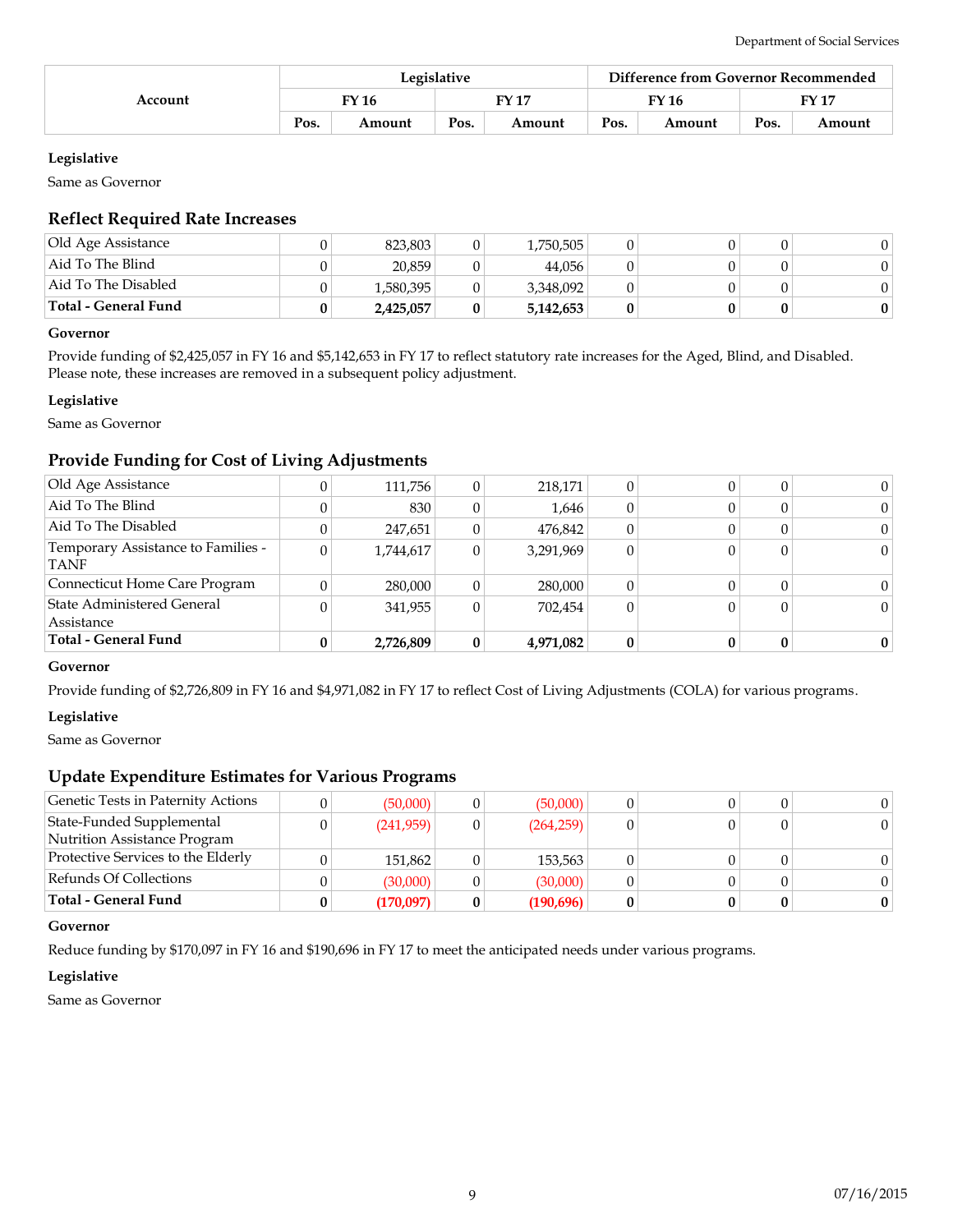| Account | Legislative  |        |      |        | Difference from Governor Recommended |        |      |              |
|---------|--------------|--------|------|--------|--------------------------------------|--------|------|--------------|
|         | <b>FY 16</b> |        |      | FV 17  |                                      | FY 16  |      | <b>FY 17</b> |
|         | Pos.         | Amount | Pos. | Amount | Pos.                                 | Amount | Pos. | Amount       |

# **Transfer Private Provider COLA Funding to OEC and SDA**

| ∽<br>Services<br>Community                                                                                                                                                                                                                                                                                                                                                                                                                                                                                         | nnn |  |  |  |
|--------------------------------------------------------------------------------------------------------------------------------------------------------------------------------------------------------------------------------------------------------------------------------------------------------------------------------------------------------------------------------------------------------------------------------------------------------------------------------------------------------------------|-----|--|--|--|
| Total-<br>- General Fund<br>$\begin{array}{cccccccccccccc} \multicolumn{4}{c}{} & \multicolumn{4}{c}{} & \multicolumn{4}{c}{} & \multicolumn{4}{c}{} & \multicolumn{4}{c}{} & \multicolumn{4}{c}{} & \multicolumn{4}{c}{} & \multicolumn{4}{c}{} & \multicolumn{4}{c}{} & \multicolumn{4}{c}{} & \multicolumn{4}{c}{} & \multicolumn{4}{c}{} & \multicolumn{4}{c}{} & \multicolumn{4}{c}{} & \multicolumn{4}{c}{} & \multicolumn{4}{c}{} & \multicolumn{4}{c}{} & \multicolumn{4}{c}{} & \multicolumn{4}{c}{} & \$ |     |  |  |  |

#### **Governor**

Transfer total funding of \$8,820 in FY 16 and FY 17 to the Office of Early Childhood (\$2,000) and the State Department on Aging (\$6,820) to support cost of living adjustments (COLA) for private providers.

### **Legislative**

Same as Governor

## **Provide Funding for the State Innovation Model**

| Medicaid                  | 517500<br>⊸∪∪<br>◡⊥≀ |   | $\Omega$<br>$\Omega$<br>\J\J\J.CC |  |  |
|---------------------------|----------------------|---|-----------------------------------|--|--|
| Total-<br>General<br>Fund | 517,500              | v | .000<br>. 025                     |  |  |

#### **Background**

The State Innovation Model (SIM) was initiated by the federal Affordable Care Act, through the Center for Medicare and Medicaid Innovation (CMMI). The state received a planning grant in March of 2013 to develop a SIM. The SIM's purpose is to align all healthcare payers in the state (e.g. Medicaid, the state employee and retiree health plan, Medicare, commercial and self-funded plans) around a value-based payment methodology, which focuses reimbursement on quality metrics, as opposed to simply volume and cost reduction measures, through various means.

#### **Governor**

Provide funding of \$1,035,000 in FY 16 and \$2,070,000 in FY 17 to support efforts of the Department of Social Services in development of the SIM.

### **Legislative**

Provide funding of \$517,500 in FY 16 and \$1,035,000 in FY 17 to support efforts of the Department of Social Services in development of the SIM.

# **Adjust Funding for Physician Rates**

| Medicaic                                                                                                                                                                                                                                                                                                                                                                                                                                                                                                                        |   |   |   |  |   |  |
|---------------------------------------------------------------------------------------------------------------------------------------------------------------------------------------------------------------------------------------------------------------------------------------------------------------------------------------------------------------------------------------------------------------------------------------------------------------------------------------------------------------------------------|---|---|---|--|---|--|
| $\mathbf{Fund}$<br>Total -<br>-eneral<br>$\begin{array}{cccccccccccccc} \multicolumn{4}{c}{} & \multicolumn{4}{c}{} & \multicolumn{4}{c}{} & \multicolumn{4}{c}{} & \multicolumn{4}{c}{} & \multicolumn{4}{c}{} & \multicolumn{4}{c}{} & \multicolumn{4}{c}{} & \multicolumn{4}{c}{} & \multicolumn{4}{c}{} & \multicolumn{4}{c}{} & \multicolumn{4}{c}{} & \multicolumn{4}{c}{} & \multicolumn{4}{c}{} & \multicolumn{4}{c}{} & \multicolumn{4}{c}{} & \multicolumn{4}{c}{} & \multicolumn{4}{c}{} & \multicolumn{4}{c}{} & \$ | v | 0 | . |  | v |  |

#### **Background**

In response to the projected FY 15 Medicaid deficiency, DSS undertook several initiatives to lower Medicaid expenditures.

### **Governor**

Reduce funding by \$2,170,000 in FY 16 and FY 17 to reflect the annualization of savings from changing physician reimbursement based on facility type code.

### **Legislative**

Same as Governor.

# **Adjust Current Obstetrical Rates**

| Medicaic                    |        |  |  | .08F<br>5.000 | ,000      |
|-----------------------------|--------|--|--|---------------|-----------|
| Total-<br>l -eneral<br>Fund | ◠<br>ν |  |  | 3.085.000     | 3.175.000 |

#### **Background**

In response to the projected FY 15 Medicaid deficiency, DSS undertook several initiatives to lower Medicaid expenditures.

#### **Governor**

Reduce funding by \$5,170,000 in FY 16 and \$5,350,000 in FY 17 to reflect the annualization of savings from changing obstetrical rates.

#### **Legislative**

Reduce funding by \$2,085,000 in FY 16 and \$2,175,000 in FY 17. This funding reflects a restoration of half of the FY 15 obstetrical rate reduction, as well as funding to support obstetricians' involvement in high risk pregnancy imaging.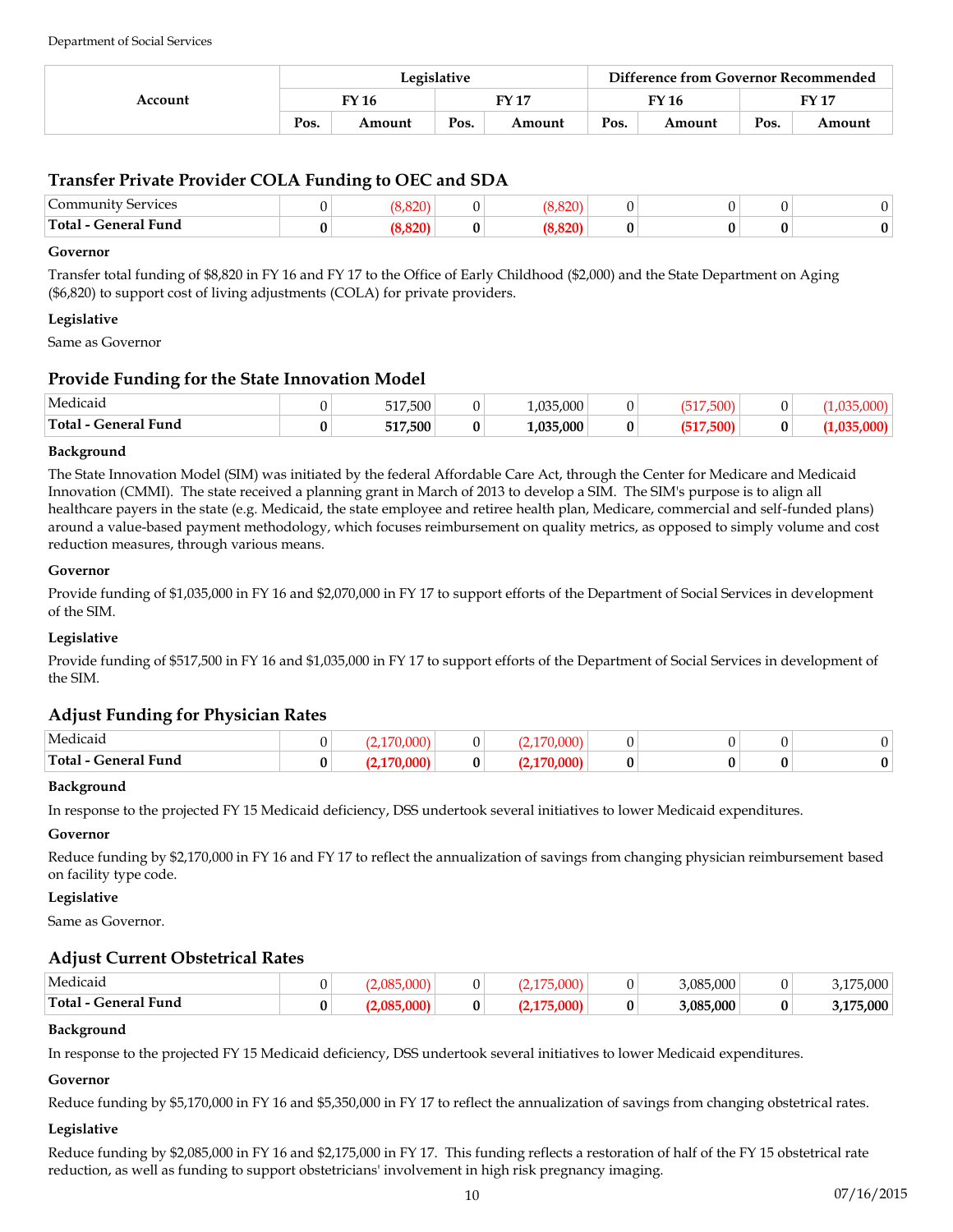| Account | Legislative |        |       |        | Difference from Governor Recommended |        |       |        |
|---------|-------------|--------|-------|--------|--------------------------------------|--------|-------|--------|
|         | FY 16       |        | FN 17 |        | FY 16                                |        | FV 17 |        |
|         | Pos.        | Amount | Pos.  | Amount | Pos.                                 | Amount | Pos.  | Amount |

# *Policy Revisions*

# **Transition Certain HUSKY A Adults to the Exchange**

| General Fund<br>Total | 0             |  |  | .200.000       | v | 38,600,000                 |
|-----------------------|---------------|--|--|----------------|---|----------------------------|
| Medicaio              | $\Omega$<br>U |  |  | .000<br>$\sim$ |   | .600.000<br>$\overline{O}$ |

#### **Background**

The Connecticut Health Insurance Exchange (Access Health CT) was established as a quasi-public agency to satisfy requirements of the federal Affordable Care Act. Federally subsidized health insurance is available for low income individuals.

#### **Governor**

Reduce Medicaid funding by \$44.6 million in FY 16 and \$82.1 million in FY 17 to reflect the elimination of Medicaid coverage for HUSKY A adults with incomes in excess of 138% of the federal poverty level. This assumes the eventual transition of 34,200 individuals to the Exchange.

#### **Legislative**

Reduce Medicaid funding by \$2.4 million in FY 16 and \$43.5 million in FY 17 to reflect the elimination of Medicaid coverage for nonpregnant adults in the HUSKY "A" program with incomes in excess of 150% of the federal poverty level (FPL). This is anticipated to eliminate coverage for approximately 23,700 individuals when annualized. Sections 370-374 PA 15-5 JSS, a budget implementer, are related to this change.

## **Reduce Medicaid Provider Rates**

| Medicaio                     |  |  | .000<br>.00c |   | . nne<br>ററ     |
|------------------------------|--|--|--------------|---|-----------------|
| Total -<br>seneral i<br>Fund |  |  | . NUU UUU    | Œ | $/$ 000 000 $/$ |

#### **Governor**

Reduce funding by \$43 million in FY 16 and \$47 million in FY 17 to reflect reductions in Medicaid rates for most providers. The department will have discretion as to the distribution of this reduction. This proposal does not impact federally qualified health centers which are reimbursed under a federally prescribed payment system. To help with access to primary care services, rates for primary care services are not expected to be reduced.

### **Legislative**

Maintain funding of \$43 million FY 16 and \$47 million in FY 17 for Medicaid provider rates.

### **Reduce Medicaid Expenditures**

| $\mathbf{u}$<br>Medicaio    | $\sqrt{2}$<br>., |  |   |  |  |
|-----------------------------|------------------|--|---|--|--|
| ' Funa<br>Total-<br>Feneral | 0                |  | Λ |  |  |

#### **Legislative**

Reduce funding by \$17.5 million in both FY 16 and FY 17 for the Medicaid account.

# **Update Hospital Provider Tax**

| Medicaid                   |   | 00.000<br>50.800 | <b>U</b> | ).000<br>റററ<br>51 |  |   |  |
|----------------------------|---|------------------|----------|--------------------|--|---|--|
| ` Funa<br>Total<br>-eneral | ν | 50.800.000       | 0        | .200.000<br>51.2   |  | 0 |  |

#### **Background**

Currently, hospitals pay taxes of 5.5% on inpatient revenue and 3.83% on outpatient revenue. A portion of these proceeds are returned to the hospitals as supplemental Medicaid payments.

#### **Governor**

Provide funding of \$55,270,000 in FY 16 and \$55,650,000 in FY 17 to reflect revisions to the hospital provider tax. This proposal: (1) updates the base year for the tax from 2009 to 2013 total net patient revenues; and (2) equalizes the tax rate on inpatient and outpatient services. The total user fee will increase an additional \$165,250,000, from \$349.1 million to \$514.4 million.

The \$165,250,000 in tax receipts are fully returned to hospitals via Medicaid supplemental payments, but due to the net budgeting of the Medicaid account, only the state's share of \$55,270,000 is reflected in the budget. The state budget therefore has a net gain of \$110,030,000 from this proposal.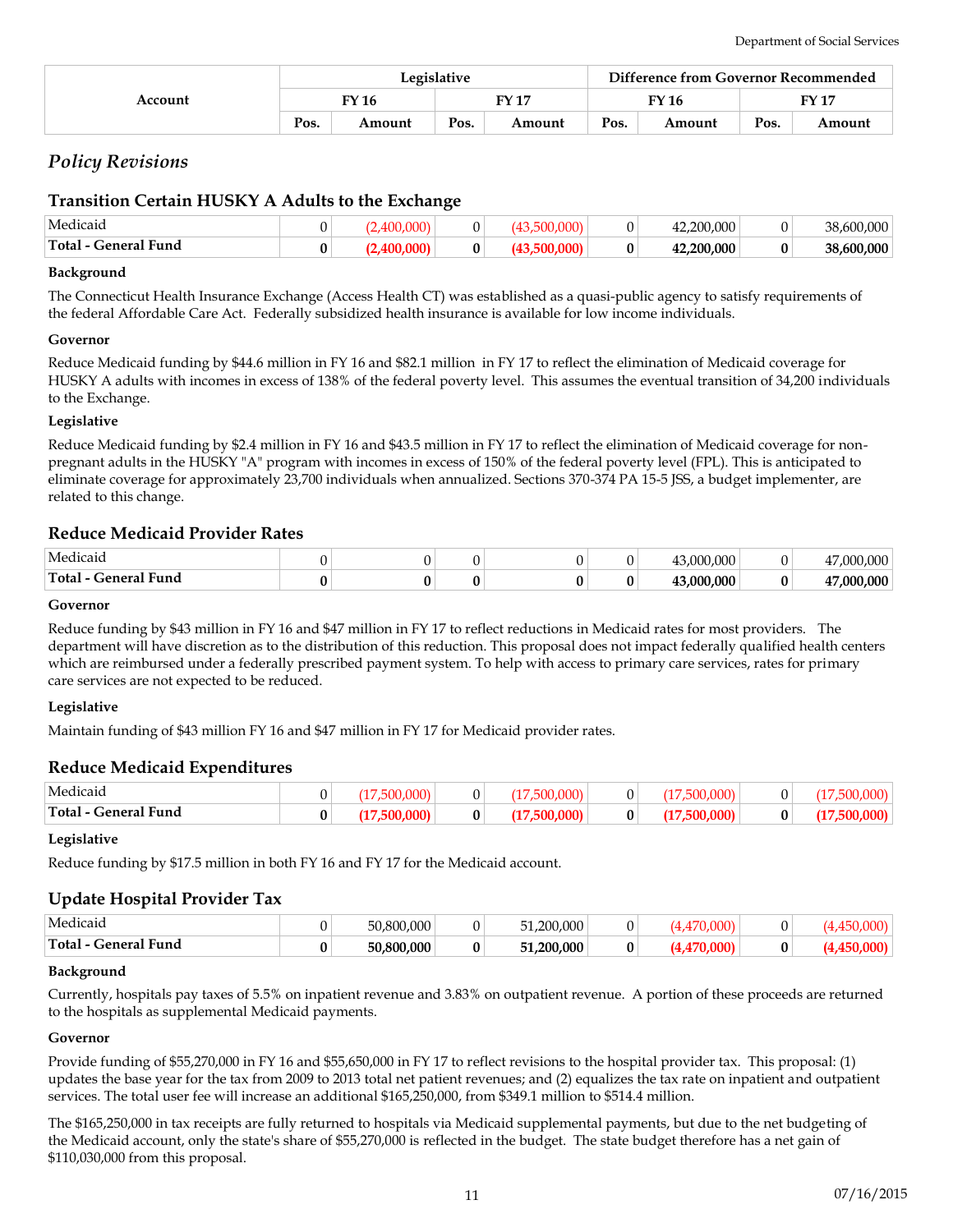| Account | Legislative |        |       |        |       | Difference from Governor Recommended |       |        |  |
|---------|-------------|--------|-------|--------|-------|--------------------------------------|-------|--------|--|
|         | FY 16       |        | FY 17 |        | FY 16 |                                      | FY 17 |        |  |
|         | Pos.        | Amount | Pos.  | Amount | Pos.  | Amount                               | Pos.  | Amount |  |

Provide funding of \$50.8 million in FY 16 and \$51.2 million in FY 17 to reflect revisions to the hospital provider tax. This amount reflects an updated estimate of the amount that will be generated by the provider tax changes. The net impact to the state and to the hospitals as a whole does not change with this update.

# **Establish New Small Hospital Pool**

| Medicaio                 |       | 0.000<br>$\Omega$     |     | $\Omega$<br>ിവ<br>',UUU | $\sim$ $\sim$ $\sim$<br>$F \cap \Omega$<br>,uuu | $\alpha$ |
|--------------------------|-------|-----------------------|-----|-------------------------|-------------------------------------------------|----------|
| Total<br>eneralد<br>Fund | Λ<br> | .000<br>∠ ∩∩ <i>r</i> | . . | ,000<br>.: በበቦ          | .000<br>ററ                                      | ሰሰሰ      |

## **Legislative**

Provide funding of \$5 million in both FY 16 and FY 17 to support a new small hospital pool. Eligible hospitals must: 1) have 160 or fewer beds, 2) not be part of a hospital group, and 3) not be located in contiguous towns with another hospital. Section 382 of PA 15-5 JSS, a budget implementer, is related to this change.

# **Eliminate Supplemental Payments for Low Cost Hospitals**

| Medicaid                                      |  |        | n n n |  |  |
|-----------------------------------------------|--|--------|-------|--|--|
| <sup>1</sup> Fund<br>Total-<br>. -enera'<br>. |  | Λ<br>v | ההר   |  |  |

## **Background**

The 2014-15 Biennial Budget included additional Medicaid funding for hospitals with a higher than average combined Medicare and Medicaid payer mix and less than average Medicaid expense per case.

## **Governor**

Reduce Medicaid funding by \$5,130,000 in FY 16 and FY 17 to reflect the elimination of the low cost hospital payments.

# **Legislative**

Same as Governor

# **Achieve Medication Administration Savings**

| $\sim$ $\sim$ $\sim$<br>Medicaid |   |   |  |   |  |
|----------------------------------|---|---|--|---|--|
| <b>General Fund</b><br>Total - C | u | 0 |  | v |  |

### **Background**

The 2014-15 Biennial Budget assumed gross savings of \$20 million in savings as a result of nurse delegation and greater use of assistive technology for medication administration.

# **Governor**

Reduce funding by \$10 million in FY 16 and FY 17 to reflect reducing nursing rates to achieve the savings included in the enacted budget. No savings are anticipated in FY 14 or FY 15.

### **Legislative**

Reduce funding by \$10 million in both FY 16 and FY 17 to reflect anticipated medication administration programmatic savings. Should the current efforts be shown to not achieve the anticipated savings, DSS may reduce rates after January 1, 2016 to meet the budgeted savings. Section 387 of PA 15-5 JSS, a budget implementer, is related to this change.

# **Adjust Current Orthodontia Coverage**

| Medicaio<br>Total-<br><b>General Fund</b> | Λ | $\sim$ |  | Λ | 3.078.000<br>,078,000 | n | 58.000<br>.258.000 |
|-------------------------------------------|---|--------|--|---|-----------------------|---|--------------------|
|                                           | ν |        |  |   |                       |   |                    |

### **Background**

In response to the projected FY 15 Medicaid deficiency, DSS undertook several initiatives to lower Medicaid expenditures.

### **Governor**

Reduce funding by \$5,130,000 in FY 16 and \$5,310,000 in FY 17 to reflect the annualization of savings from limiting orthodontia coverage. This reflects moving the minimum qualifying score on the Salzmann index from 24 to 29.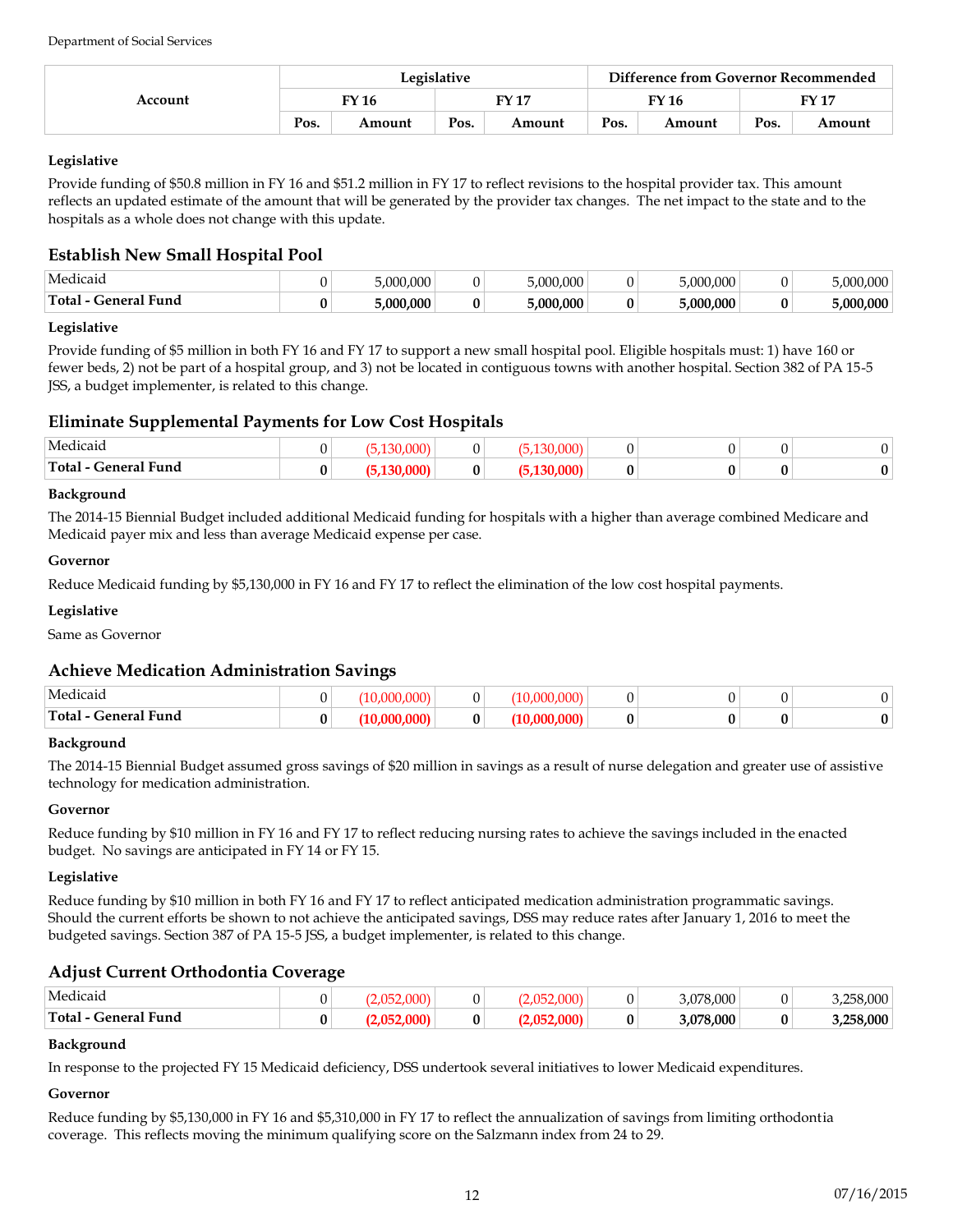| Account | Legislative |        |      |        | Difference from Governor Recommended |        |       |        |
|---------|-------------|--------|------|--------|--------------------------------------|--------|-------|--------|
|         |             | FY 16  |      | FY 17  | FY 16                                |        | FY 17 |        |
|         | Pos.        | Amount | Pos. | Amount | Pos.                                 | Amount | Pos.  | Amount |

Reduce funding by \$2,052,000 in both FY 16 and FY 17 to reflect moving the minimum qualifying score on the Salzmann index from 24 to 26. Section 390 of PA 15-5 JSS, a budget implementer, is related to this change.

# **Reduce Reimbursement Rates for Pharmacies**

| 'Medicaic                                                    |  |   | 0 | $\sim$ $\sim$<br>.000 | .000 |
|--------------------------------------------------------------|--|---|---|-----------------------|------|
| - 7<br>Tota.<br>Fund<br>$ \boldsymbol{m}\boldsymbol{\alpha}$ |  | 0 | 0 | $\mathbf{A}$<br>.000  | .000 |

#### **Background**

Currently, the Department of Social Services provides two reimbursements to pharmacies for prescription drugs. First, pharmacies receive a payment equal to the Average Wholesale Price (AWP) less a discount factor dependent on whether the drug is a brand name drug or a generic. AWP is the standardized pharmacy pricing report. The current discount rate for brand name drugs is AWP minus 16%. Second, pharmacies receive a dispensing fee per prescription. The current dispensing fee is \$1.70 per prescription.

#### **Governor**

Reduce funding by \$6.2 million in FY 16 and \$6.8 million in FY 17 to reflect increasing the discount rate for brand name drugs from AWP minus 16% to AWP minus 18% and reducing the dispensing fee from \$1.70 to \$1.40 per prescription.

#### **Legislative**

Reduce funding by \$2,150,000 in FY 16 and \$2,250,000 in FY 17 to reflect increasing the discount rate from AWP minus 16% to AWP minus 16.5% and reducing the dispensing fee from \$1.70 to \$1.40 per prescription. Section 381 of PA 15-5 JSS, a budget implementer, is related to this change.

### **Reduce Crossover Ambulance Payments**

| 'Medicaio                                   | $\sim$ $\sim$ |   |  |   |  |
|---------------------------------------------|---------------|---|--|---|--|
| ral Fund<br>Total <sup>-</sup><br>l -eneral |               | 0 |  | Λ |  |

#### **Background**

Current statute requires DSS to limit reimbursement to Medicaid providers for coinsurance and deductible payments under Medicare such that the combined Medicare and Medicaid payment to providers does not exceed the maximum allowable under the Medicaid program fee schedules. The statute, however, exempts ambulance providers whose rates are established by the Department of Public Health.

#### **Governor**

Reduce Medicaid funding by \$4.3 million in FY 16 and \$5.1 million in FY 17 to reflect lower payments for ambulance services. This proposal caps payments to ambulance providers to ensure that the combined Medicare and Medicaid payment to the provider does not exceed the allowable Medicaid rate. By doing so, these providers will be subject to the same standard that applies to all other Medicaid services.

### **Legislative**

Reduce Medicaid funding by \$4.3 million in FY 16 and \$5.1 million in FY 17 to reflect lower payments for ambulance services. Sections 388 and 389 of PA 15-5 JSS, a budget implementer, revise the rate methodology for such services under Medicaid.

### **Reduce ASO and Home Care Medicaid Performance Payments**

| Medicaio                               |  |  |  |  |
|----------------------------------------|--|--|--|--|
| <sup>1</sup> - General Fund<br>Total - |  |  |  |  |

#### **Background**

The Department of Social Services contracts with Administrative Services Organizations (ASO) to manage the state's Medicaid program; the state is self-insured for all Medicaid claim expenditures. The state pays the ASOs an administrative fee per client. The current contract with the ASOs includes a provision which allows the department to withhold a percentage of each administrative payment contingent upon the ASOs meeting established performance measures. Currently, the ASOs for medical, behavioral health, dental and non-emergency medical transportation services are eligible to receive performance payments of approximately 7.5% of the contract amount.

In addition, the DSS has a performance payment pool under the Connecticut Home Care Program for Elders (CHCPE), created in FY 15, with payments made to contractors who have demonstrated quality outcomes for participants. The FY 15 pool is \$300,000.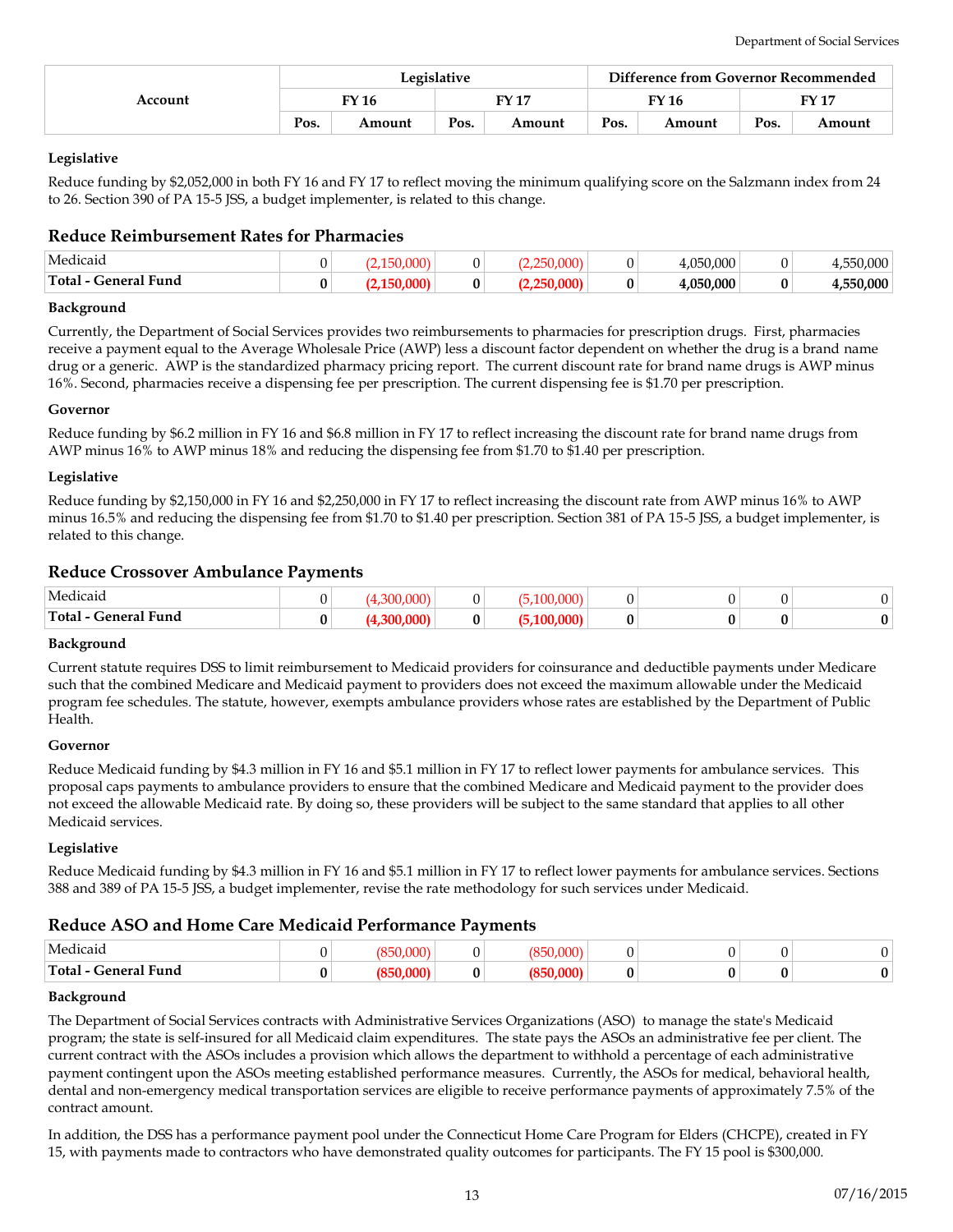| Account | Legislative |        |       |        |       | Difference from Governor Recommended |       |        |  |
|---------|-------------|--------|-------|--------|-------|--------------------------------------|-------|--------|--|
|         | FY 16       |        | EV 17 |        | FY 16 |                                      | FY 17 |        |  |
|         | Pos.        | Amount | Pos.  | Amount | Pos.  | Amount                               | Pos.  | Amount |  |

# **Governor**

Reduce funding by \$850,000 in FY 16 and FY 17 to reflect reducing the ASOs performance payments to 6% of the contract amount (a 1.5% reduction), and maintaining the CHCPE performance pool at \$300,000 (a \$200,000 reduction). The CHCPE pool was scheduled to increase to \$500,000.

# **Legislative**

Same as Governor

# **Adjust Funding for Personal Needs Allowance**

| Medicaic                     |  |  | ,000<br>റററ |     |
|------------------------------|--|--|-------------|-----|
| Total<br>. .<br>General Fund |  |  | .000.000    | በበበ |

### **Background**

Social Security and other income received by residents of long term care facilities are applied towards the cost of care except for a monthly personal needs allowance (PNA). The PNA is used for such things as clothing, personal phone, entertainment outside of the facility, etc. Prior to FY 11, the PNA was increased annually each July 1 by an amount equal to the inflation adjustment in Social Security Income. PA 11-44 eliminated the annual increases. The current PNA is \$60 per month.

### **Governor**

Reduce funding of \$1 million in FY 16 and \$1.1 million in FY 17 to reflect reducing the PNA from \$60 to \$50 per month.

## **Legislative**

Maintain funding for the current personal needs allowance of \$60 per month.

# **Eliminate Funding for Adult Chiropractic Services**

| $\cdots$<br>Medicaid           |  |  |  |                |
|--------------------------------|--|--|--|----------------|
| Total -<br>- General Fund<br>. |  |  |  | 0 <sup>1</sup> |

### **Background**

During the 2012 session, the legislature added funding to pay for services provided by independent chiropractors for adults under Medicaid. Because of concerns with the utilization and expenditures that could be incurred as a result of this expansion, expenditures are capped. As a result, the program is entirely state funded

### **Governor**

Reduce funding by \$250,000 in FY 16 and FY 17 to reflect the elimination of Medicaid coverage for adult chiropractic services.

### **Legislative**

Same as Governor

# **Require Dual Eligible Clients to Cover Medicare Part D Copay**

| . .<br>Medicaio          |  |  |  |  |
|--------------------------|--|--|--|--|
| General Fund<br>'Total - |  |  |  |  |

### **Background**

The state currently requires dually eligible clients (those clients both Medicare and Medicaid eligible), who are currently not receiving home and community based services under Medicaid, to pay up to \$15 per month in Medicare co-pays for Part D-covered drugs. The state currently covers any costs which exceed the \$15 cap. Medicare co-pays range from \$1.20 to \$6.60.

### **Governor**

Reduce funding by \$80,000 in FY 16 and \$90,000 in FY 17 to reflect requiring dually eligible clients to cover 100% of all Medicare copays for Part D-covered drugs.

### **Legislative**

Same as Governor. Section 386 of PA 15-5 JSS, a budget implementer, is related to this change.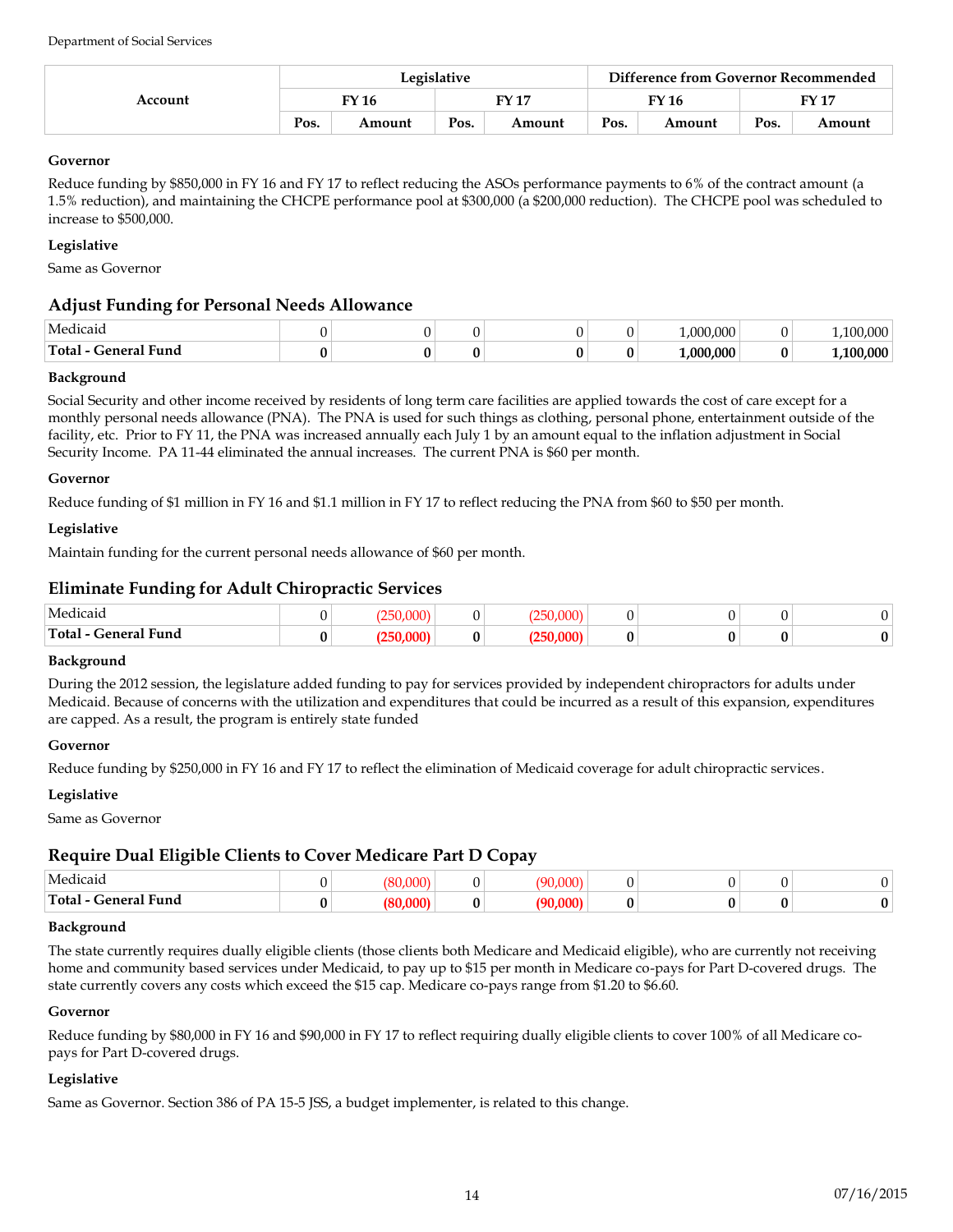| Account | Legislative |        |                |        | Difference from Governor Recommended |        |      |        |
|---------|-------------|--------|----------------|--------|--------------------------------------|--------|------|--------|
|         |             | TY 16  | EV 17<br>FY 16 |        |                                      | FV 17  |      |        |
|         | Pos.        | Amount | Pos.           | Amount | Pos.                                 | Amount | Pos. | Amount |

# **Reduce Funding for the Duals Demonstration**

| Medicaio                                                                                                                                                                                                                                                                                                                                                                                                                                                                                                              |   |   |  |  |  |
|-----------------------------------------------------------------------------------------------------------------------------------------------------------------------------------------------------------------------------------------------------------------------------------------------------------------------------------------------------------------------------------------------------------------------------------------------------------------------------------------------------------------------|---|---|--|--|--|
| ' Fund<br>Total -<br>-enera<br>$\begin{array}{cccccccccccccc} \multicolumn{4}{c}{} & \multicolumn{4}{c}{} & \multicolumn{4}{c}{} & \multicolumn{4}{c}{} & \multicolumn{4}{c}{} & \multicolumn{4}{c}{} & \multicolumn{4}{c}{} & \multicolumn{4}{c}{} & \multicolumn{4}{c}{} & \multicolumn{4}{c}{} & \multicolumn{4}{c}{} & \multicolumn{4}{c}{} & \multicolumn{4}{c}{} & \multicolumn{4}{c}{} & \multicolumn{4}{c}{} & \multicolumn{4}{c}{} & \multicolumn{4}{c}{} & \multicolumn{4}{c}{} & \multicolumn{4}{c}{} & \$ | v | 0 |  |  |  |

#### **Background**

The Duals Demonstration is a proposal the Department of Social Services submitted to the federal Centers for Medicare and Medicaid Services (CMS) in 2012 to provide integrated care for individuals ages 18 to 64 and 65 or older who are enrolled in both Medicaid and Medicare in an effort to improve quality of care, care management, and cost of care.

#### **Governor**

Reduce funding by \$10.5 million in FY 16 and \$15 million in FY 17 to reflect elimination of the Duals Demonstration project.

#### **Legislative**

Same as Governor

## **Provide Rate Increase for Direct Care Workers**

| Medicaic                 |   | 3.000.000  |   | 0.000<br>$\Omega$<br>ຳ |   | 0.000<br>3.00C | 0.00000<br>,,,,,,<br>7.UUU |
|--------------------------|---|------------|---|------------------------|---|----------------|----------------------------|
| Total<br>Fund<br>-eneral | υ | 13.000.000 | 0 | 3.000.000<br>10        | ◠ | 13.000.000     | ,000<br>0.00c              |

#### **Legislative**

Provide funding of \$13 million in both FY 16 and FY 17 to reflect increased personnel costs for direct and indirect care workers at long term care facilities. Section 377 of PA 15-5 JSS, a budget implementer, is related to this change.

## **Eliminate Statutory or Regulatory Rate Increases**

| $\mathbf{u}$<br>Medicaid<br>. | $\alpha$ $\alpha$ |   | $\sim$ $\sim$ |  |   |  |
|-------------------------------|-------------------|---|---------------|--|---|--|
| Total-<br>. -eneral<br>Fund   |                   | 0 | .             |  | v |  |

#### **Governor**

Reduce funding by \$6.9 million in FY16 and \$17.8 million in FY 17 to reflect the elimination of scheduled increases for long-term care facilities.

### **Legislative**

Same as Governor. Sections 377 and 378 of PA 15-5 JSS, a budget implementer, are related to this change.

### **Eliminate Rate Increases for Various Programs**

| Assistance<br><b>Total - General Fund</b>  | 0 | (4,871,880) | 0              | (9,833,740) |  | 0        |    |
|--------------------------------------------|---|-------------|----------------|-------------|--|----------|----|
| State Administered General                 |   | (341,960)   | $\overline{0}$ | (702, 450)  |  | 0        |    |
| Temporary Assistance to Families -<br>TANF | 0 | (1,744,620) | 0              | (3,291,970) |  | $\Omega$ | 0. |
| Aid To The Disabled                        |   | (1,828,050) | 0              | (3,824,930) |  | $\Omega$ |    |
| Aid To The Blind                           |   | (21,690)    | 0              | (45,710)    |  | $\Omega$ |    |
| Old Age Assistance                         |   | (935,560)   | 0              | (1,968,680) |  | 0        |    |

### **Governor**

Reduce funding by \$4,871,880 in FY 16 and \$9,833,740 in FY 17 to reflect the elimination of scheduled increases.

### **Legislative**

Same as Governor. Sections 375 and 376 of PA 15-5 JSS, a budget implementer, eliminate cost of living increases (COLAs) under the Temporary Assistance to Families (TFA), State Administered General Assistance (SAGA) and supplemental assistance programs, totaling \$2,726,809 in FY 16 and \$4,971,082 in FY 17. Sections 379 and 380 of the implementer freeze statutory rate adjustments for boarding homes and residential care homes, totaling \$2.4 million in FY 16 and \$5.1 million in FY 17.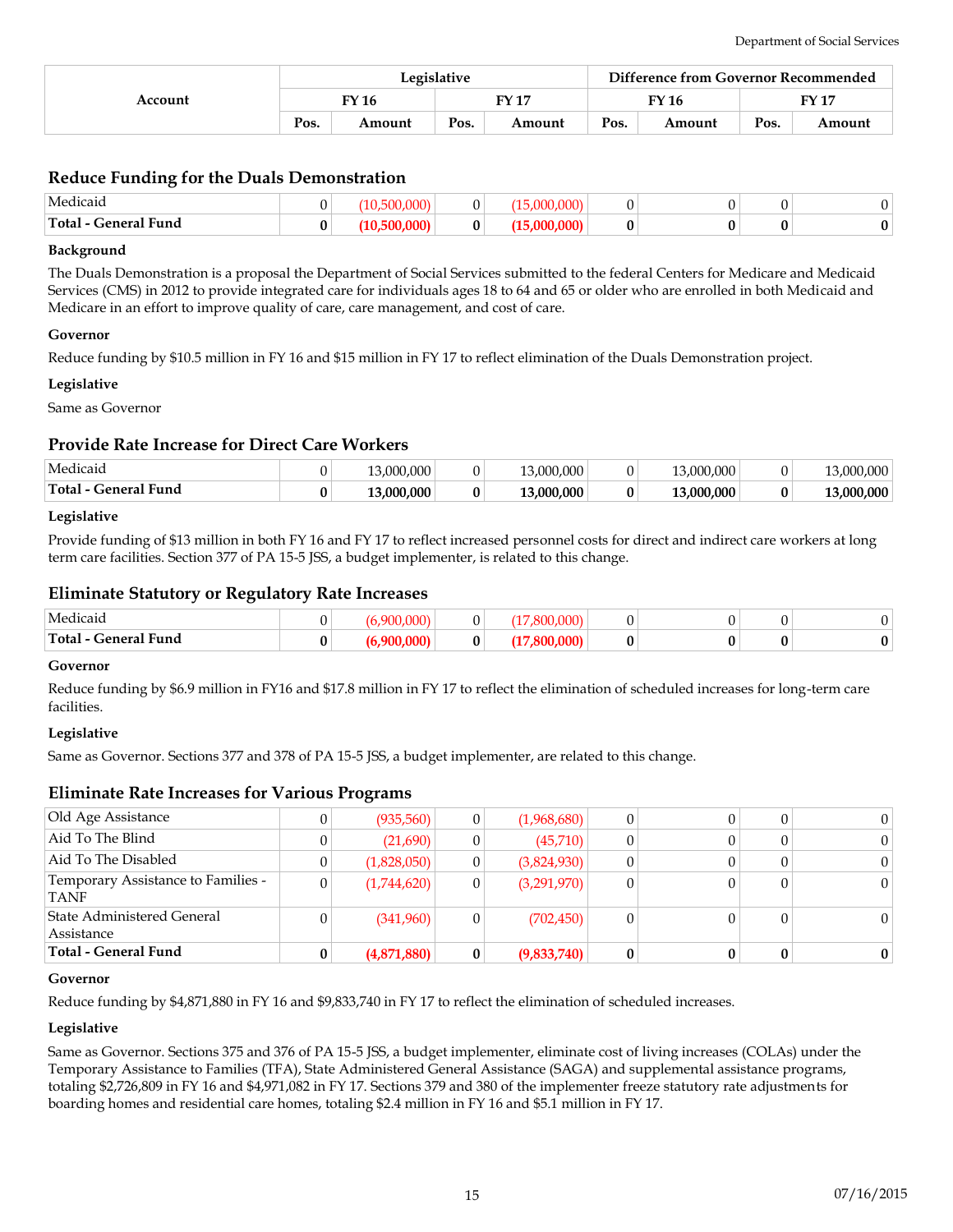| Account | Legislative |              |                |        |      | Difference from Governor Recommended |      |        |  |
|---------|-------------|--------------|----------------|--------|------|--------------------------------------|------|--------|--|
|         |             | <b>FY 16</b> | FV 17<br>FY 16 |        |      | FY 17                                |      |        |  |
|         | Pos.        | Amount       | Pos.           | Amount | Pos. | Amount                               | Pos. | Amount |  |

# **Adjust Unearned Income Disregard for Supplemental Assistance**

| Old Age Assistance   |  |  | 308,000   |   | 568,000   |
|----------------------|--|--|-----------|---|-----------|
| Aid To The Blind     |  |  | 7.000     |   | 14,000    |
| Aid To The Disabled  |  |  | 728,000   |   | 1,341,000 |
| Total - General Fund |  |  | 1,043,000 | 0 | 1,923,000 |

#### **Background**

In past years, any cost of living adjustments (COLA) received as part of an AABD client's Social Security benefit were considered an increase in income and applied to the client's cost of care. As a result of a legislative change, effective FY 06, AABD clients now retain their Social Security COLA (by increasing the unearned income disregard) without a concurrent reduction in their state benefit.

#### **Governor**

Reduce funding by \$1,043,000 in FY 16 and \$1,923,000 in FY 17 to reflect reinstituting the previous policy of applying any federal COLA to offset the cost of care.

### **Legislative**

Maintain funding to allow clients to retain the federal COLA.

## **Net Appropriate HUSKY B Program**

| HUSKY<br><sup>1</sup> rogram |   |  |  |  |  |
|------------------------------|---|--|--|--|--|
| Total - General Fund         | 0 |  |  |  |  |

#### **Legislative**

Reduce funding by \$27,140,000 in FY 16 and \$31.9 million in FY 17 to reflect the net appropriation of the HUSKY B Program.. Currently, HUSKY B is gross appropriated, meaning both the state and federal shares of the program are included in the state budget appropriation. State expenditures are matched with a federal reimbursement rate of 65% until October 1, 2015, at which point the rate increases to 88% through September 30, 2019. This reduction reflects removing funding associated with the federal share of the program and appropriating only the state's share of the program, estimated at \$6,550,000 in FY 16 and \$4,350,000 in FY 17.

# **Increase Cost Sharing under the CT Home Care Program**

| Connecticut Home Care Program |  |   |   | 100.000   |   | 000.( |
|-------------------------------|--|---|---|-----------|---|-------|
| Total - General Fund          |  | 0 | 0 | 2.100.000 | 0 | 0.000 |

### **Background**

PA 09-5 of the September special session introduced a client cost sharing requirement of 15% of the costs of his or her care under the state-funded Connecticut Home Care Program for Elders (CHCPE). This requirement was reduced to 6% pursuant to PA 10-179, and increased to 7% pursuant to PA 11-6.

#### **Governor**

Reduce funding by \$2.8 million in FY 16 and \$3 million in FY 17 to reflect an increase in the cost sharing requirement from 7% to 15% of the cost of care.

### **Legislative**

Reduce funding by \$700,000 in FY 16 and \$750,000 in FY 17 to reflect an increase in the cost sharing requirement from 7% to 9% of the cost of care. Section 383 of PA 15-5 JSS, a budget implementer, is related to this change.

# **Freeze Intake to Category One of the CT Home Care Program**

| Connecticut Home Care Program |  |  | .000<br>100 | 300.000 |
|-------------------------------|--|--|-------------|---------|
| Total - General Fund          |  |  | .000<br>10ቦ | 300.000 |

### **Background**

The state-funded Connecticut Home Care Program for Elders (CHCPE) provides home and community-based services to elderly who are at risk of nursing home placement and meet the program's financial eligibility criteria. Category 1 is targeted to individuals who are at risk of hospitalization or short-term nursing facility placement if preventive home care services are not provided. Category 2 is targeted to individuals who are frail enough to require nursing facility care, but have resources that would prevent them from qualifying for Medicaid upon admission to a nursing facility.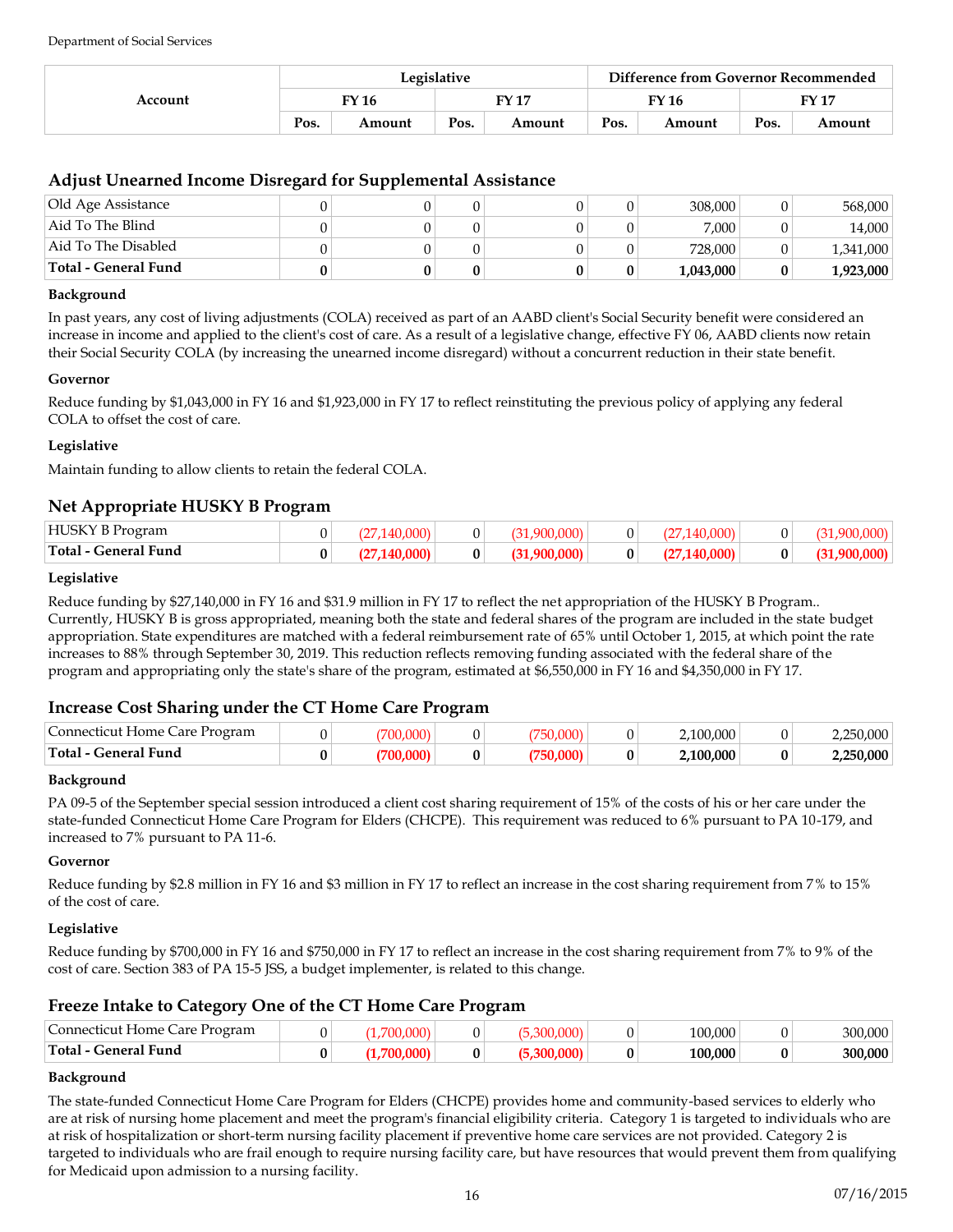| Account | Legislative |        |      |              | Difference from Governor Recommended |        |       |        |
|---------|-------------|--------|------|--------------|--------------------------------------|--------|-------|--------|
|         |             | FY 16  |      | <b>FY 17</b> | <b>FY 16</b>                         |        | FY 17 |        |
|         | Pos.        | Amount | Pos. | Amount       | Pos.                                 | Amount | Pos.  | Amount |

#### **Governor**

Reduce funding for the CHCPE by \$1.8 million in FY 16 and \$5.6 million in FY 17 to reflect freezing intake to Category 1 under the statefunded program. This change applies only to new clients and does not impact existing clients.

#### **Legislative**

Reduce funding for the CHCPE by \$1.7 million in FY 16 and \$5.3 million in FY 17 to reflect placing a moratorium on intake to Category 1 under the state-funded program. This moratorium does not apply to individuals participating in the assisted living demonstration project, and will be lifted in FY 18. Section 383 of PA 15-5 JSS, a budget implementer, is related to this change.

## **Adjust State Administered General Assistance Burial Benefit**

| State Administered General <br>Assistance | (887,500) | (887,500) | 812,500 | 812.500 |
|-------------------------------------------|-----------|-----------|---------|---------|
| Total - General Fund                      | (887,500) | (887.500) | 812.500 | 812,500 |

#### **Background**

The Department of Social Services provides up to \$1,800 for funeral and burial expenses of indigent persons who pass away without the ability to pay for the cost of a funeral and burial.

#### **Governor**

Reduce funding by \$1.7 million in both FY 16 and FY 17 to reflect reducing the burial benefit for the State Administered General Assistance Program from \$1,800 to \$1,000.

#### **Legislative**

Reduce funding by \$887,500 in both FY 16 and FY17 to reflect reducing the burial benefit under the state administered general assistance, state supplemental and temporary family assistance programs from \$1,800 to \$1,400. Sections 384 and 385 of PA 15-5 JSS, a budget implementer, are related to this change.

# **Adjust Funding for Various Programs**

| Total - General Fund                   | $\bf{0}$       | (1,952,161) | 0                | (1,561,728) | $\bf{0}$       | 10,485,200 | $\bf{0}$       | 11,055,539 |
|----------------------------------------|----------------|-------------|------------------|-------------|----------------|------------|----------------|------------|
| Municipality                           |                |             |                  |             |                |            |                |            |
| Teen Pregnancy Prevention -            | $\overline{0}$ | (8,614)     | $\mathbf{0}$     | (6,891)     | $\Omega$       | 122,321    | $\Omega$       | 124,044    |
| Hispanic Programs - Municipality       |                |             |                  |             |                |            |                |            |
| Human Resource Development-            | $\Omega$       | (335)       | $\overline{0}$   | (268)       | $\theta$       | 5,029      | $\Omega$       | 5,096      |
| Fatherhood Initiative                  | $\Omega$       | (35, 416)   | $\mathbf{0}$     | (28, 333)   | $\Omega$       | 502,908    | $\Omega$       | 509,991    |
| Teen Pregnancy Prevention              | $\overline{0}$ | (114, 836)  | $\overline{0}$   | (91,869)    | 0              | 1,630,674  | $\Omega$       | 1,653,641  |
| Community Action Program               |                |             |                  |             |                |            |                |            |
| Human Service Infrastructure           | $\theta$       | (215, 833)  | $\mathbf{0}$     | (172, 666)  | $\theta$       | 3,064,827  | $\Omega$       | 3,107,994  |
| <b>Community Services</b>              | $\theta$       | (70, 325)   | $\overline{0}$   | (56,260)    | $\mathbf{0}$   | 79,675     | $\theta$       | 93,740     |
| Center                                 |                |             |                  |             |                |            |                |            |
| Connecticut Children's Medical         | $\theta$       | (973,700)   | $\boldsymbol{0}$ | (778,960)   | 0              | (973, 700) | $\theta$       | (778,960)  |
| Services for Persons With Disabilities | $\theta$       | (37,626)    | $\boldsymbol{0}$ | (30, 101)   | 0              | 123,231    | $\Omega$       | 130,756    |
| Independence Program                   |                |             |                  |             |                |            |                |            |
| Transportation for Employment          | $\theta$       | (158, 043)  | $\boldsymbol{0}$ | (126, 434)  | $\Omega$       | 2,244,195  | $\Omega$       | 2,275,804  |
| <b>Safety Net Services</b>             | $\mathbf{0}$   | (175, 925)  | $\boldsymbol{0}$ | (140,740)   | $\overline{0}$ | 1,345,365  | $\overline{0}$ | 1,560,456  |
| Hispanic Programs                      | $\overline{0}$ | (59, 109)   | $\overline{0}$   | (47, 287)   | $\theta$       | 886,630    | $\Omega$       | 898,452    |
| Human Resource Development-            |                |             |                  |             |                |            |                |            |
| <b>Healthy Start</b>                   | $\overline{0}$ | (89, 395)   | $\theta$         | (71, 516)   | 0              | 1,269,401  | $\theta$       | 1,287,280  |
| <b>HUSKY Performance Monitoring</b>    | $\overline{0}$ | (13,004)    | $\overline{0}$   | (10, 403)   | $\theta$       | 184,644    | $\theta$       | 187,245    |

#### **Governor**

Reduce funding by \$12,437,361 in FY 16 and \$12,617,267 in FY 17 to reflect the elimination of various grant programs. Such programs include: Children's Health Council (HUSKY Performance Monitoring), Fatherhood Initiative, Healthy Start, Transportation for Employment Independence, Human Resource Development for Hispanic Programs, Teen Pregnancy Prevention, Human Services Infrastructure Community Action Program (HSICAP), certain programs under Safety Net Services, Community Services, and support for advocacy services and the Family Support Grant under Services for Persons with Disabilities.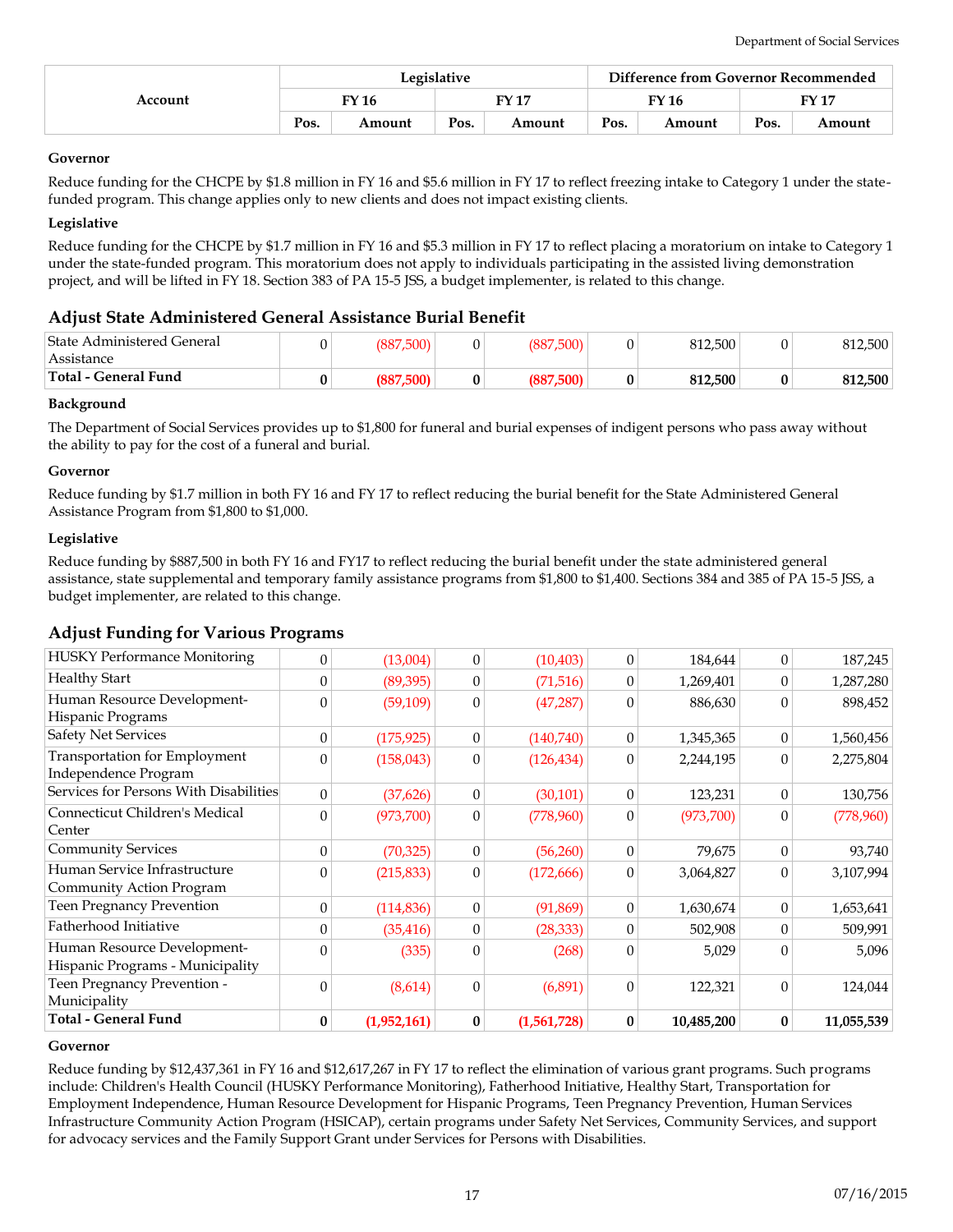|         | Legislative |        |              |        |       | Difference from Governor Recommended |       |        |  |  |
|---------|-------------|--------|--------------|--------|-------|--------------------------------------|-------|--------|--|--|
| Account | FY 16       |        | <b>FY 17</b> |        | FY 16 |                                      | FY 17 |        |  |  |
|         | Pos.        | Amount | Pos.         | Amount | Pos.  | Amount                               | Pos.  | Amount |  |  |

Reduce funding by \$1,952,161 in FY 16 and \$1,561,728 in FY 17 for various programs.

# **Reduce Funding for Various Grant Program**

| Total - General Fund                   |  |  | 485,015 | 485,015 |
|----------------------------------------|--|--|---------|---------|
| Community Services - Municipality      |  |  | 7.957   | 7.957   |
| Community Services                     |  |  | 106,894 | 106,894 |
| Nutrition Assistance                   |  |  | 45,568  | 45,568  |
| Services for Persons With Disabilities |  |  | 57,191  | 57,191  |
| <b>Safety Net Services</b>             |  |  | 267,405 | 267,405 |

### **Governor**

Reduce funding by \$485,015 in FY 16 and FY 17 to achieve savings in various grant accounts. Programs include Safety Net Services, Services for Persons with Disabilities, Nutrition Assistance, and Community Services.

# **Legislative**

Maintain funding for grant programs.

# **Adjust Funding for Torrington Regional Office**

| <b>Personal Services</b> |  |  | 28 | 1,323,000 | 28 | 1,518,000 |
|--------------------------|--|--|----|-----------|----|-----------|
| Other Expenses           |  |  |    | 120.800   |    | 131.800   |
| Total - General Fund     |  |  | 28 | 1,443,800 | 28 | 1,649,800 |

#### **Governor**

Reduce funding by \$1,443,800 in FY 16 and \$1,649,800 in FY 17, and eliminate 28 positions in both FY 16 and FY 17 to reflect closing the Torrington Regional Office. Current staff will be absorbed into other DSS vacancies.

### **Legislative**

Maintain Torrington Regional Office operations.

# **Reflect Federal Reimbursement for SA Residential Detox**

| Medicaid                                             |   | ററ |   | $\mathbf{a}$ |  |  |
|------------------------------------------------------|---|----|---|--------------|--|--|
| $\mathbf{1}$<br>Total -<br>General Fund<br>_ _ _ _ _ | v |    | 0 |              |  |  |

### **Governor**

Reduce funding by \$2,230,000 in FY 16 and FY 17 to reflect anticipated federal reimbursement for certain substance abuse (SA)detox services. This requires a state plan change to include other drugs of dependence, which requires CMS approval. The state currently receives federal reimbursement on residential detoxification services related to alcohol.

### **Legislative**

Same as Governor

# **Reduce Other Expenses by Establishing an Automated Interface**

| Other<br>xpenses                    |  |  |  |  |
|-------------------------------------|--|--|--|--|
| ' Fund<br><b>Total</b><br>' -anarai |  |  |  |  |

### **Background**

The Department of Social Services currently contracts with HP, who manually processes Medicaid eligibility applications that come from Access Health CT (the state's health insurance exchange).

### **Governor**

Reduce funding of \$900,000 in FY 16 and \$3.6 million in FY 17 in the Other Expenses account to reflect contractual savings resulting from implementing an automated interface between Access Health CT and ImpaCT (DSS' eligibility management system), which is currently under development.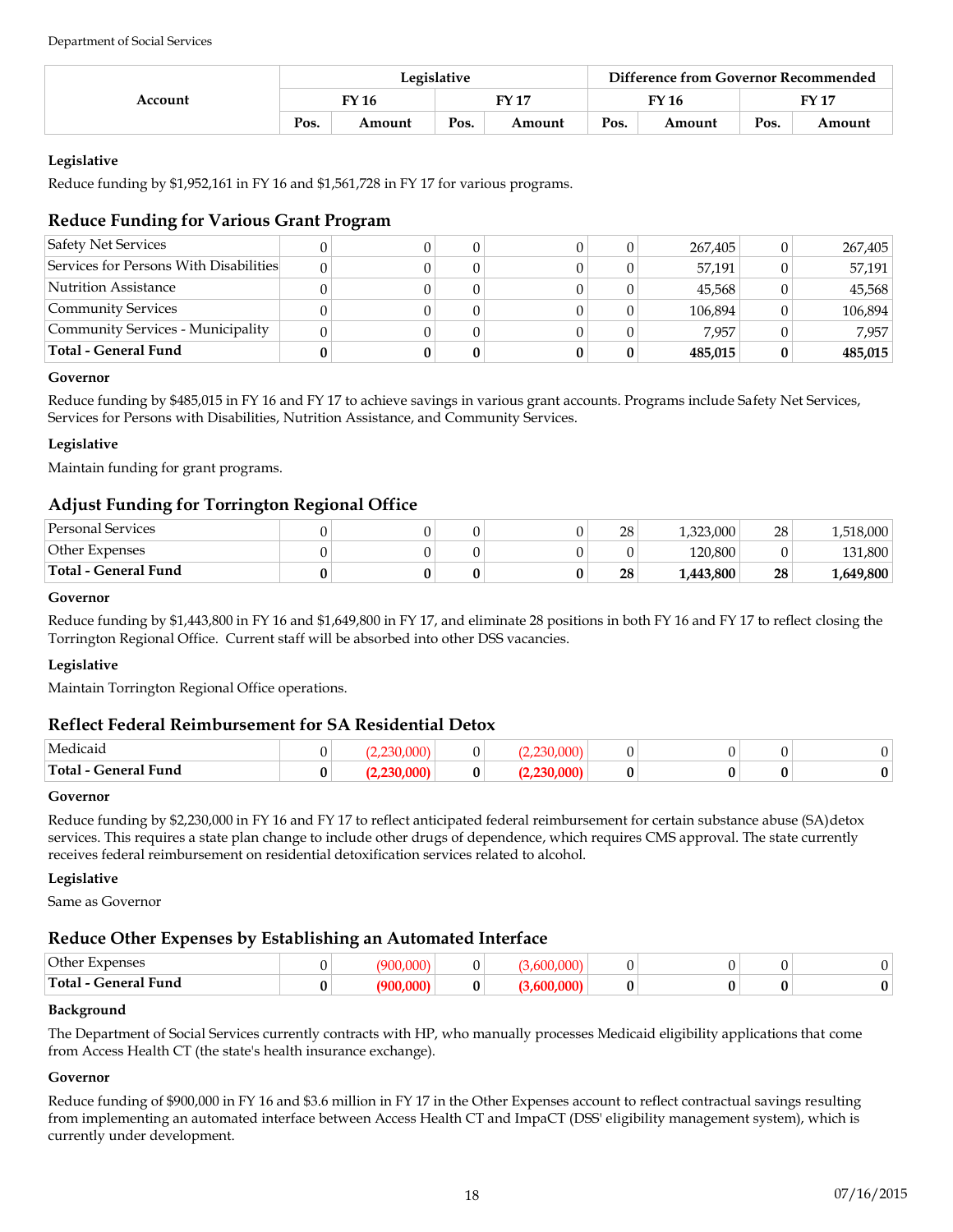|         | Legislative  |        |      |               |      | Difference from Governor Recommended |      |        |  |
|---------|--------------|--------|------|---------------|------|--------------------------------------|------|--------|--|
| Account | <b>FY 16</b> |        |      | $\Gamma$ Y 17 |      | FY 16                                |      | FY 17  |  |
|         | Pos.         | Amount | Pos. | Amount        | Pos. | Amount                               | Pos. | Amount |  |

Same as Governor

# **Reduce Other Expenses**

| Other Expenses                                              |  |   |   |  |  |
|-------------------------------------------------------------|--|---|---|--|--|
| <b>1 17 18</b><br>Total<br>Fund<br>-eneral<br>$\sim$ $\sim$ |  | 0 | v |  |  |

#### **Legislative**

Reduce funding by \$500,000 in both FY 16 and FY 17 for Other Expenses.

# **Provide Funding for Person to Person in Darien**

| <b>Services</b><br>_ommunity | 25.000<br>1 O.E. |   | 125.000     | 5.000<br>1 ገ ୮ | 0 <sup>1</sup> | .000    |
|------------------------------|------------------|---|-------------|----------------|----------------|---------|
| Total-<br>' Funa<br>General  | 125.000          | 0 | $125,000^+$ | 125.000        | 0              | 125.000 |

#### **Background**

The Person-to-Person program provides support to low-income families via emergency assistance, scholarships, and a campership program.

#### **Legislative**

Provide funding of \$125,000 in both FY 16 and FY 17 to support the Person-to-Person program in Darien, Connecticut.

### **Provide Funding for Fair Hearings**

| $P$ <sub>ersonar</sub><br>ervices        |   | 021<br>144,02<br>$\sim$  |  |   | $\sim$            |
|------------------------------------------|---|--------------------------|--|---|-------------------|
| <b>Total</b><br>. Fund<br><b>Leneral</b> | U | 144,021<br>$\sim$ $\sim$ |  | - | 0.21<br>$-11,021$ |

#### **Legislative**

Provide funding of \$114,021 and one position to support fair hearings in FY 17.

# **Adjust SSBG/TANF Support for Certain Programs**

| Nutrition Assistance      |  |  | 80.478  | 107,304 |
|---------------------------|--|--|---------|---------|
| Housing/Homeless Services |  |  | 384.292 | 512,389 |
| Total - General Fund      |  |  | 464.770 | 619,693 |

#### **Background**

Currently, 10% of the state's Temporary Assistance for Needy Families (TANF) block grant is transferred to the Social Services Block Grant (SSBG). Allocations under SSGB/TANF include Human Resource Development (\$251,779), Human Resource Development - Hispanic Programs (\$260,610), and Anti-Hunger Programs (\$107,304).

#### **Governor**

Reduce General Fund appropriations by \$464,770 in FY 16 and \$619,693 in FY 17 to reflect the transfer of a portion of funding for Domestic Violence Shelters and Nutrition Assistance to SSBG/TANF funding. To make resources available for this transfer, SSBG/TANF support for Human Resource Development, Human Resource Development - Hispanic and Anti-Hunger programs is eliminated.

### **Legislative**

Maintain funding for programs under SSBG/TANF.

### **Transfer Funding to Domestic Violence Shelters Account**

| Housing/Homeless Services  |           |           |           |           |
|----------------------------|-----------|-----------|-----------|-----------|
| Domestic Violence Shelters | 5.210.676 | 5,210,676 | 5,210,676 | 5,210,676 |
| Total - General Fund       |           |           |           |           |

#### **Legislative**

Transfer funding of \$5,210,676 in both FY 16 and FY 17 to the new Domestic Violence Shelters account.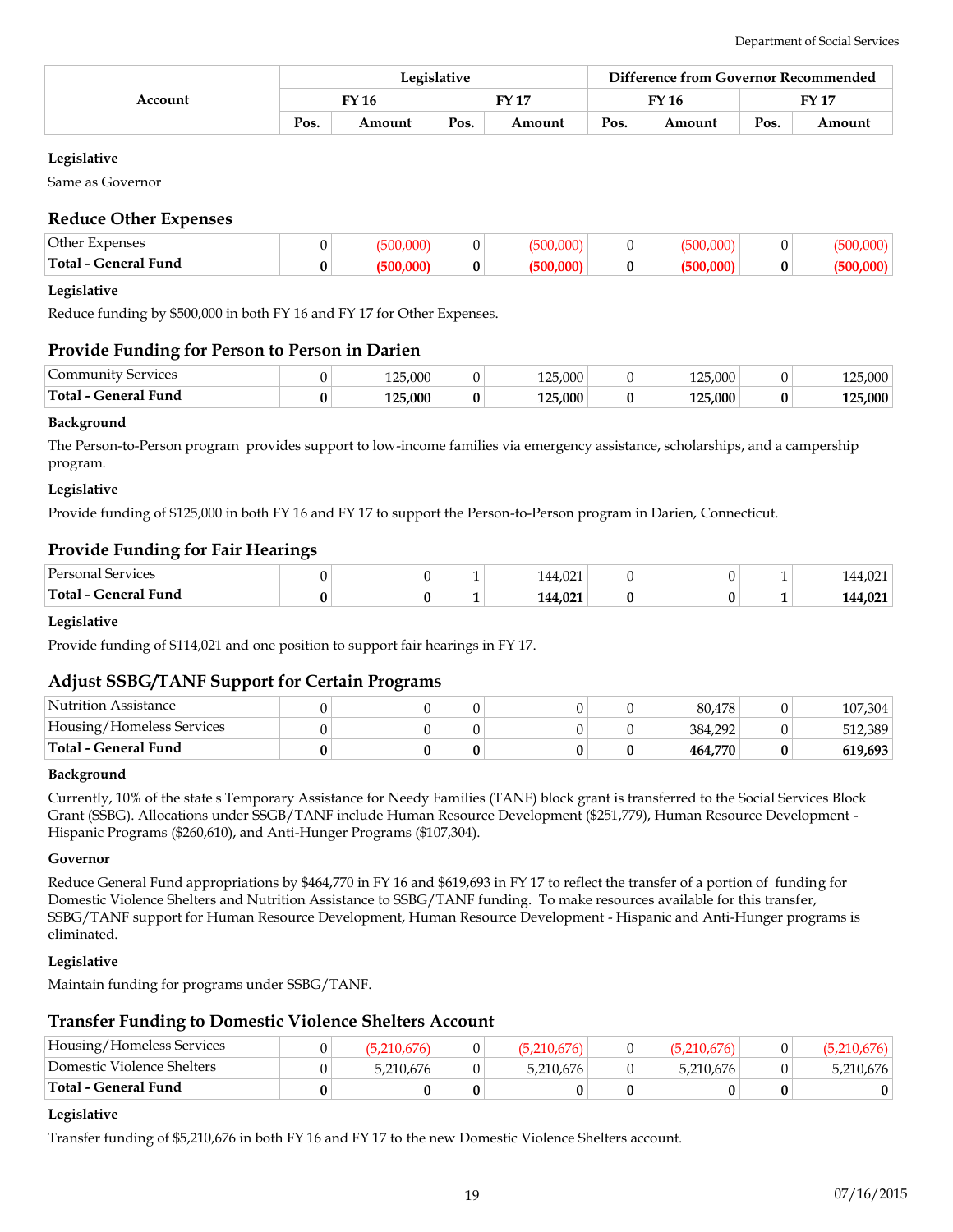| Account | Legislative |        |       |        |       | Difference from Governor Recommended |       |        |  |
|---------|-------------|--------|-------|--------|-------|--------------------------------------|-------|--------|--|
|         | FY 16       |        | FY 17 |        | FY 16 |                                      | FY 17 |        |  |
|         | Pos.        | Amount | Pos.  | Amount | Pos.  | Amount                               | Pos.  | Amount |  |

# **Establish Family Services - TANF Account**

| <b>Transportation for Employment</b> | (2,275,804) | (2,275,804) | (2,275,804) | (2,275,804) |
|--------------------------------------|-------------|-------------|-------------|-------------|
| Independence Program                 |             |             |             |             |
| Fatherhood Initiative                | (509, 991)  | (509.991)   | (509, 991)  | (509, 991)  |
| Family Programs - TANF               | 2,785,795   | 2,785,795   | 2,785,795   | 2,785,795   |
| <b>Total - General Fund</b>          |             |             |             |             |

#### **Legislative**

Transfer funding of \$2,785,795 in both FY 16 and FY 17 from the Transportation for Employment Independence and Fatherhood Initiative Programs to the new Family Programs - TANF account. DSS shall utilize these funds as part of the claiming process for the federal TANF block grant.

# **Transfer Funding for Employment Transportation**

| <b>Total - Special Transportation Fund</b> | 2,244,195   | 0 | 2,370,629   | 2,244,195   | 2,370,629   |
|--------------------------------------------|-------------|---|-------------|-------------|-------------|
| <b>Family Programs - TANF</b>              | 2,244,195   |   | 2,370,629   | 2,244,195   | 2,370,629   |
| <b>Total - General Fund</b>                | (2,244,195) |   | (2,370,629) | (2,244,195) | (2,370,629) |
| Family Programs - TANF                     | (2,244,195) |   | (2,370,629) | (2,244,195) | (2,370,629) |

### **Legislative**

Transfer funding of \$2,244,195 in FY 16 and \$2,370,629 in FY 17 to reflect supporting the Transportation for Employment Independence Program (TEIP) via the Transportation Fund, rather than the General Fund.

# **Transfer Medicaid Birth to Three Funding from DDS**

| Medicaid                | 250.000  |    | 250.000 |  |  |
|-------------------------|----------|----|---------|--|--|
| Total -<br>General Fund | .250.000 | Λ. | 250.000 |  |  |

#### **Governor**

Transfer funding of \$7,250,000 in FY16 and FY17 from the Department of Developmental Services (DDS) to reflect the Medicaid portion of funding in DSS. The remainder of the Birth to Three program is transferred to the Office of Early Childhood (OEC). It should be noted that the Medicaid account portion of the Birth to Three program funding is budgeted on a net basis in anticipation of a 50% Medicaid reimbursement. Total Birth to Three program funding of \$39.2 million will be available to provide services across both agencies.

#### **Legislative**

Same as Governor

# **Adjust Funding for Transfer of DPH Community Health Centers**

| Medicaio                      | 000<br>$- - \alpha$<br>. ,550,000 . |   | 50.000        |  |  |
|-------------------------------|-------------------------------------|---|---------------|--|--|
| .<br>Total<br>Fund<br>General | 50.000<br>$- - \alpha$<br>יי        | 0 | 0.000<br>. הר |  |  |

#### **Governor**

Transfer funding of approximately \$4.4 million in both FY 16 and FY 17 from the Department of Public Health to the DSS Medicaid account for Community Health Centers (FQHC's). Due to net budgeting, \$1,750,000 is appropriated to the Medicaid account in FY 16 and FY 17 to reflect this transfer, and assumes a federal reimbursement rate of approximately 60%.

### **Legislative**

Transfer funding of \$1,550,000 in both FY 16 and FY 17 from the Department of Public Health to the DSS Medicaid account for Community Health Centers (FQHC's).

# **Provide Funding for Bipartisan Health Care Plan**

| $\bigcap_{i=1}^n$<br>aancac<br>تات | 000<br>$\Omega$ | i OOC<br>$\sim$ $\sim$ $\sim$ | .000<br>൦൨൨<br>ົາເ | $\sim$ $\sim$ $\sim$ |
|------------------------------------|-----------------|-------------------------------|--------------------|----------------------|
| $\sim$<br>⊥n+<br>Fund<br>$\sim$    | .000<br>800     | ന്ന<br>900                    | .000<br>۵ΛΛ        | 00Q                  |

### **Legislative**

Provide funding of \$800,000 in FY 16 and \$900,000 in FY 17 to support the bipartisan hospital and healthcare plans related to PA 15- 146, "AAC Hospitals, Insurers and Health Care Consumers."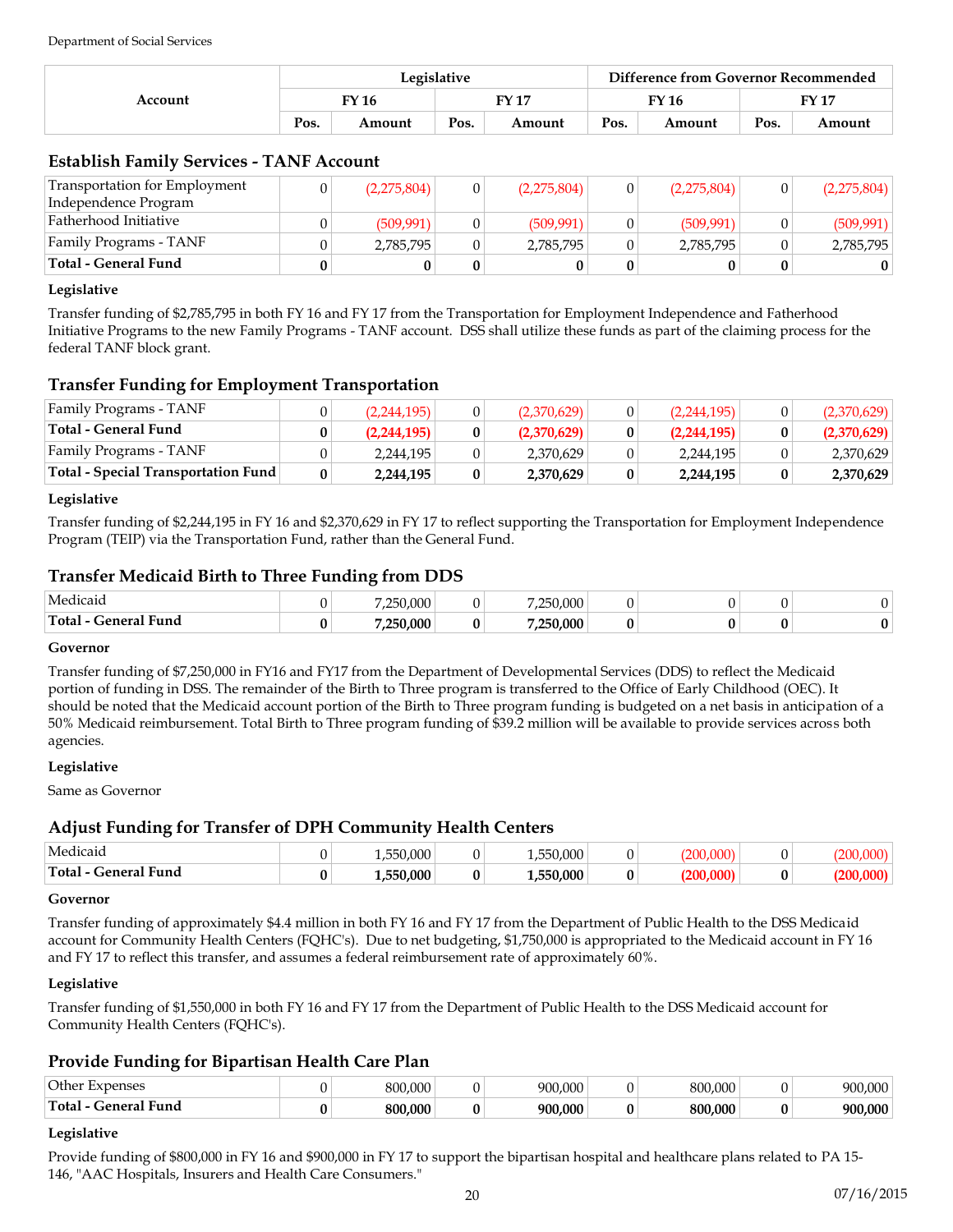|         | Legislative |        |      |        |       | Difference from Governor Recommended |       |        |  |
|---------|-------------|--------|------|--------|-------|--------------------------------------|-------|--------|--|
| Account |             | FY 16  |      | FV 17  | FY 16 |                                      | FY 17 |        |  |
|         | Pos.        | Amount | Pos. | Amount | Pos.  | Amount                               | Pos.  | Amount |  |

# **Transfer Child Care to OEC**

| Other Expenses<br>Total - General Fund |  | 0 | 0<br>$\mathbf{0}$ | ∩<br>. .<br>0 | nı |
|----------------------------------------|--|---|-------------------|---------------|----|
|                                        |  |   |                   |               |    |

### **Legislative**

Transfer funding of \$113,276 in both FY 16 and FY 17 to the Office of Early Childhood (OEC) to accurately reflect child care funding in OEC.

# **Rollout of FY 15 Rescissions and Reduce Various Accounts**

|                                                          | 0                | (2,898,313) | 0                | (2,780,555) | $\bf{0}$ | (117, 758) | 0            | $\bf{0}$ |
|----------------------------------------------------------|------------------|-------------|------------------|-------------|----------|------------|--------------|----------|
| <b>Total - General Fund</b>                              |                  |             |                  |             |          |            |              |          |
| Community Services - Municipality                        | $\mathbf{0}$     | (5,235)     | 0                | (4, 188)    | $\theta$ | (1,047)    | $\Omega$     | $\theta$ |
| Teen Pregnancy Prevention -<br>Municipality              | $\overline{0}$   | (8,614)     | 0                | (6,891)     | $\theta$ | (1,723)    | $\Omega$     | $\Omega$ |
| Fatherhood Initiative                                    | $\theta$         | (21,249)    | 0                | (28, 332)   | $\theta$ | 7,083      | $\Omega$     | $\theta$ |
| <b>Teen Pregnancy Prevention</b>                         | $\boldsymbol{0}$ | (114, 835)  | $\boldsymbol{0}$ | (91,868)    | $\theta$ | (22,967)   | $\theta$     | $\theta$ |
| Human Service Infrastructure<br>Community Action Program | $\theta$         | (215, 833)  | 0                | (172, 666)  | $\theta$ | (43, 167)  | $\theta$     | 0        |
| <b>Community Services</b>                                | $\theta$         | (70, 324)   | 0                | (56, 259)   | $\theta$ | (14,065)   | $\theta$     | $\theta$ |
| <b>Nutrition Assistance</b>                              | $\theta$         | (29, 979)   | 0                | (23,983)    | $\theta$ | (5,996)    | $\Omega$     | $\theta$ |
| Services for Persons With Disabilities                   | $\theta$         | (37, 625)   | 0                | (30,100)    | $\theta$ | (7,525)    | $\Omega$     | 0        |
| Refunds Of Collections                                   | $\mathbf{0}$     | (9,375)     | 0                | (7,500)     | $\theta$ | (1,875)    | $\theta$     | $\theta$ |
| Transportation for Employment<br>Independence Program    | $\theta$         | (94, 824)   | $\boldsymbol{0}$ | (126, 433)  | $\Omega$ | 31,609     | $\theta$     | $\Omega$ |
| <b>Safety Net Services</b>                               | $\theta$         | (175, 924)  | 0                | (140, 739)  | $\theta$ | (35, 185)  | $\theta$     | $\theta$ |
| <b>Healthy Start</b>                                     | $\theta$         | (89, 394)   | 0                | (71, 515)   | $\theta$ | (17, 879)  | $\theta$     | $\theta$ |
| Food Stamp Training Expenses                             | $\theta$         | (750)       | 0                | (600)       | $\theta$ | (150)      | $\theta$     | $\theta$ |
| Genetic Tests in Paternity Actions                       | $\boldsymbol{0}$ | (11,349)    | 0                | (9,079)     | $\theta$ | (2,270)    | $\theta$     | $\theta$ |
| <b>HUSKY Performance Monitoring</b>                      | $\boldsymbol{0}$ | (13,003)    | 0                | (10, 402)   | $\theta$ | (2,601)    | $\theta$     | 0        |
| <b>Personal Services</b>                                 | $\mathbf{0}$     | (2,000,000) | 0                | (2,000,000) | $\theta$ | $\Omega$   | $\mathbf{0}$ | $\theta$ |

#### **Background**

The Governor Implemented General Fund rescissions totaling \$86.3 million across state agencies. The Governor's FY 16 and FY 17 budget includes the rollout of \$31.7 million of FY 15 rescissions across various state agencies.

### **Governor**

Reduce funding by \$2,780,555 in FY 16 and FY17 to reflect the rollout of the Governor's FY 15 rescissions.

#### **Legislative**

Reduce funding by \$2,780,555 in FY 16 and FY17 to reflect the rollout of the Governor's FY 15 rescissions and additionally reduce various accounts by \$117,758 in FY 16.

### **Eliminate Inflationary Increases**

| Other<br>rnenses                         |  |  |  |  |
|------------------------------------------|--|--|--|--|
| $\sim$<br>Total<br>Fund<br>$-$ anara $-$ |  |  |  |  |

#### **Governor**

Reduce the Other Expenses account by \$503,296 in FY 16 and \$1,156,328 in FY 17 to reflect the elimination of inflationary increases.

#### **Legislative**